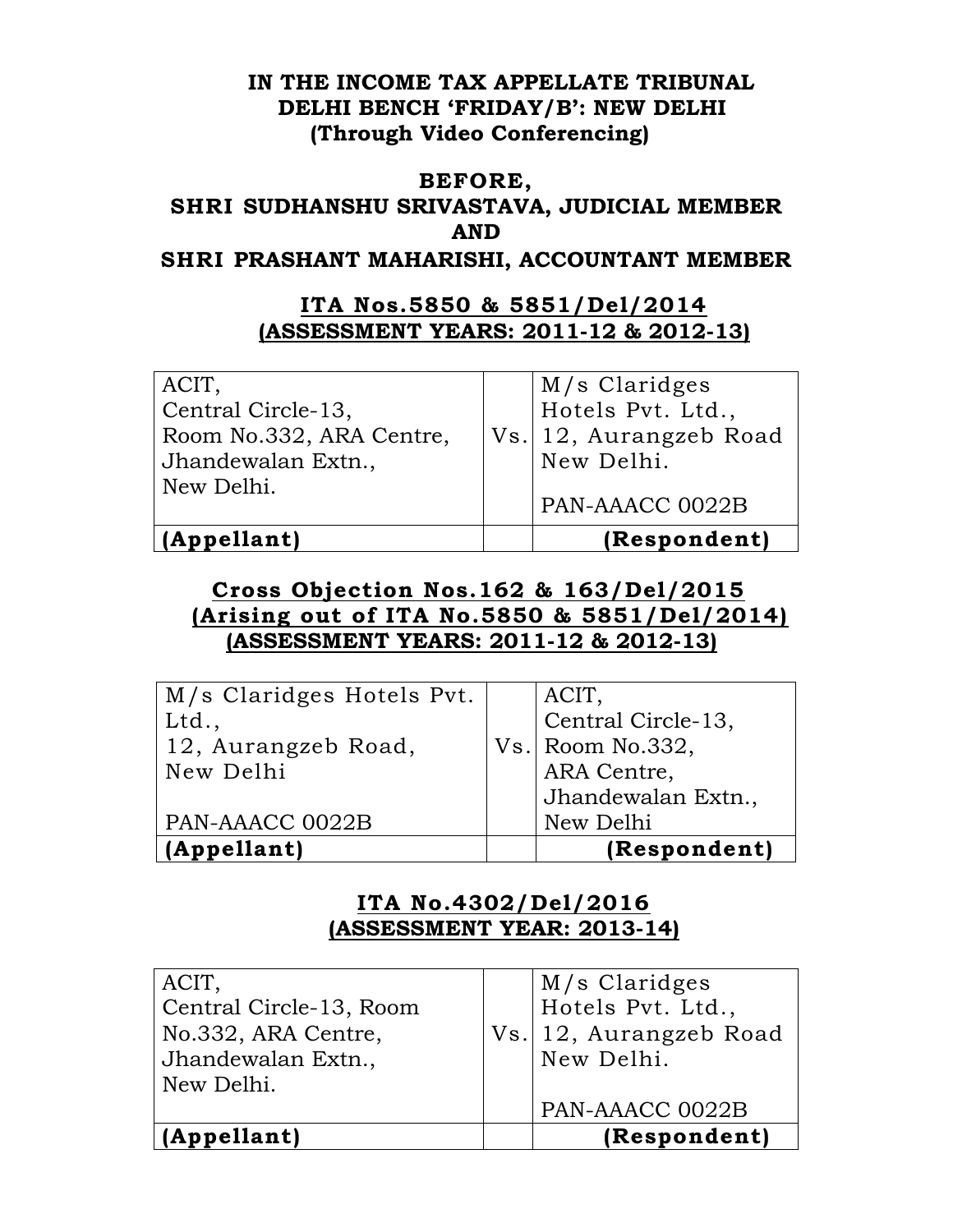### Appellant By | **Ms. Bharti Sharma, CA** Respondent by **Ms. Nidhi Srivastava, CIT-DR**

#### **ORDER**

#### **PER SUDHANSHU SRIVASTAVA, JM:**

ITA No. 5850/Del/2014 is the Department's appeal against the order dated 11.08.2014 passed by the Learned Commissioner of Income Tax (Appeals)-1, New Delhi {CIT(A)} for Assessment Year 2011-12. The Cross Objection No.162/Del/2015 is the assessee's Cross Objection against the said appeal of the Department. ITA No.5851/Del/2014 is the Department's appeal against order dated 11.08.2014 passed by the Ld. CIT(A)-1, New Delhi for Assessment Year 2012-13 and Cross Objection No.163/Del/2015 is the assessee's Cross Objection against the said appeal of the Department. ITA No.4302/Del/2016 is the Department's appeal against order dated 18.05.2016 passed by the Ld. CIT (A)-23, New Delhi for Assessment Year 2013-14. All these Appeals and Cross Objections were heard together and they are being disposed of by this common order for the sake of convenience.

2.0 The brief facts of the case are that the assessee is a private limited company running Hotels under the name & style of "The Claridges". A search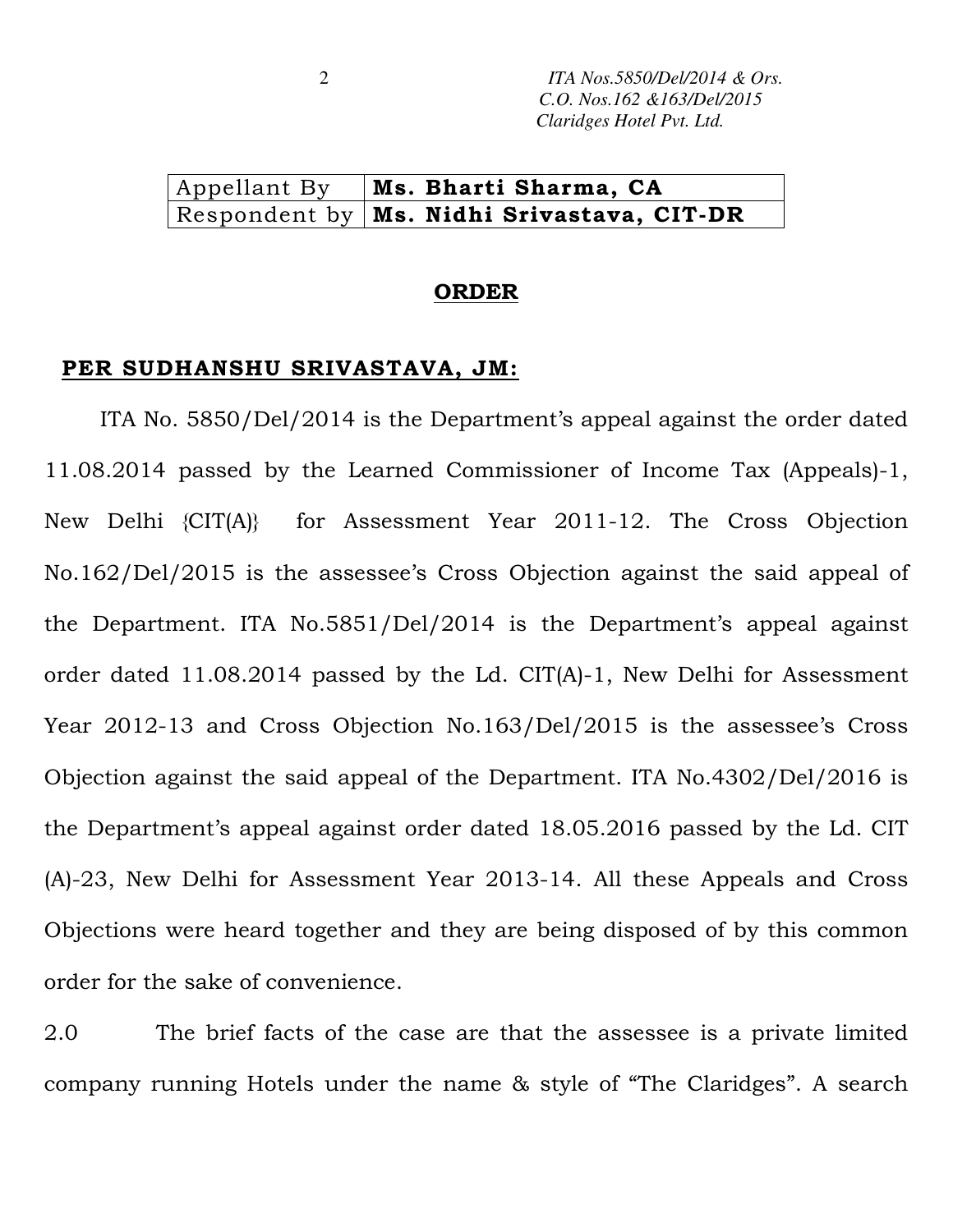and seizure operation u/s 132 of the Income Tax Act, 1961 (hereinafter called 'the Act') was carried out at the residential and business premises of Mr. Suresh Nanda, his family members and business associates etc. on 24.02.2012. M/s Claridges Hotel was also covered u/s 132 of the Income Tax Act, 1961.

2.1.0 The assessment for Assessment Year 2011-12 was made u/s 153A of the Act vide order dated 29.03.2014 determining the total income at Rs.12,51,74,139/-, wherein the following additions/disallowances were made:

| S. No. | Disallowance                                | Amount (Rs.)        |
|--------|---------------------------------------------|---------------------|
| a)     | Payment made to Mrs. Sonali Punj            | $Rs. 75,00,000/-$   |
| b)     | Additional disallowance u/s 14A r.w Rule 8D | $Rs. 2,90,10,000/-$ |
| C)     | Depreciation on cars                        | Rs. 30,65,998/-     |
| d)     | Ad-hoc addition of repair & maintenance on  | $Rs. 20,00,000/$ -  |
|        | car                                         |                     |
| e)     | Depreciation on gym equipment               | Rs. 1,48,791/-      |

2.1.1 The assessee preferred an appeal before the Ld. CIT (A) and the Ld. CIT (A) deleted all the additions except sustaining the disallowance u/s 14A of the Act to the extent of Rs.37,43,326/- and upholding the disallowance of depreciation on gym equipment of Rs.1,48,791/-. The Ld. CIT (A) also did not adjudicate the assessee's ground relating to ad-hoc addition of Rs.20 lacs made on account of repair-maintenance of car.

2.1.2 Against the order of the Ld. CIT (A), the Department has approached the ITAT. The assessee has also approached the ITAT by filing Cross Objections.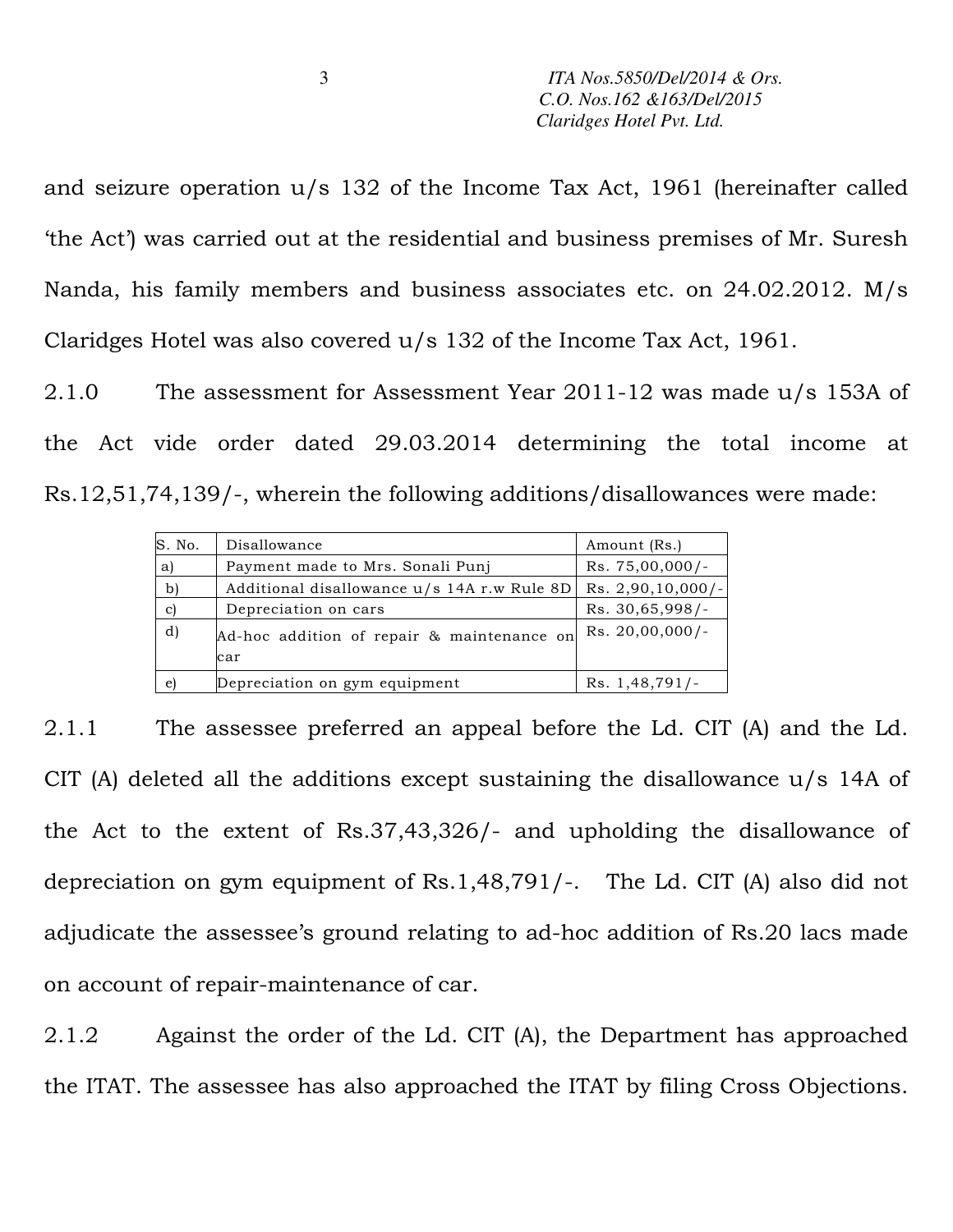The grounds taken in the Department's appeal and the assessee's cross

objections are as under:

# *"ITA No.5850/Del/2014*

- *1. The order of the Ld. CIT (A) is not correct in law and facts.*
- *2. On the facts and circumstances of the case the ld. CIT (A) has erred in law in deleting the addition of Rs.75,00,000/- made by AO on account of disallowance of salary payment to Smt. Sonali Punj.*
- *3. On the facts and circumstances of the case the Ld. CIT(A) has erred in law in deleting the addition of Rs.2,52,66,674/- made by AO out of total disallowance of Rs.2,90,10,000/- made u/d 14A read with Rule 8D of the Income Tax Act.*
- *4. On the facts and circumstances of the case the Ld. CIT(A) has erred in law in deleting the addition of Rs.30,65,998/- made by AO on account of disallowance of depreciation and car running expenses.*

# *Cross Objection No.162/Del/2015*

*1. That the order u/s 153A of the Act dated 29.03.2014 passed by the Ld. AO is bad on facts and in law.* 

*2. That on the facts and in the circumstances of the case, the Ld CIT (A) has erred in not considering the that the additions were*  made u/s 153A despite the fact that there was no incriminating *document found during the course of search.* 

*3.That the Ld. CIT (A) has erred in sustaining the disallowance by restricting it to the extent of exempt income earned of Rs 37,42,327/- u/s 14A read with rule 8D of Income tax Rules, 1962 ignoring the appellant's contention that no disallowance is called for exceeding Rs 19,88,395/- sou motto disallowed by appellant in its return of income*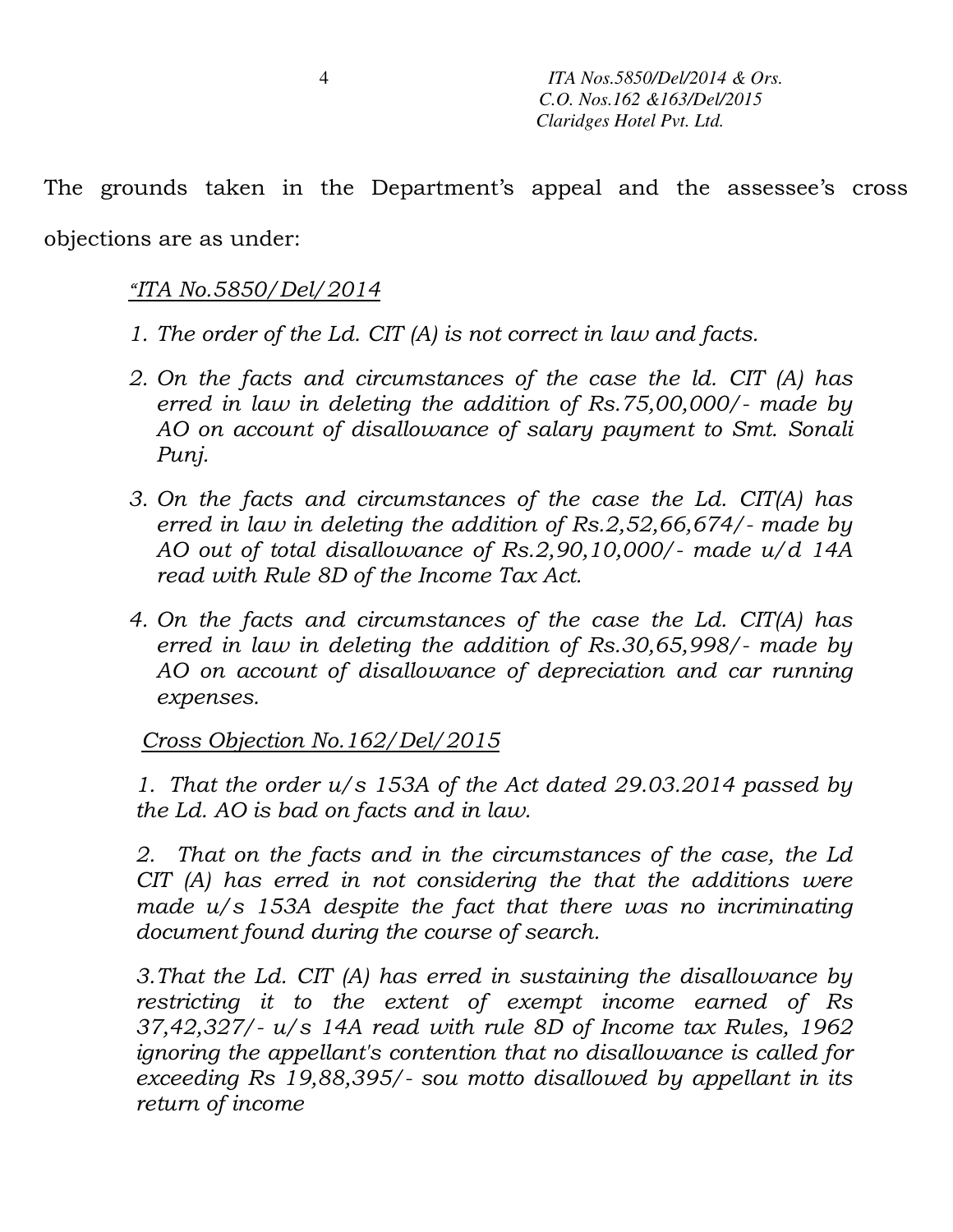*4.That the Ld. CIT (A) has erred in sustaining the disallowance depreciation of Rs.1,48,791/- claimed on gym equipments alleged to have been installed at the premises of Managing Director.* 

*5.That the on the facts and circumstance of the case, the Ld CIT(A) has erred in adjudicating the ground of addition of an ad hoc amount of Rs 20,00,000/- in respect of alleged expenses on running and maintenance of cars.* 

2.2.0 In Assessment Year 2012-13, the assessment was completed

u/s 143(3) of the Act vide order dated 29.03.2014 determining the total

income at Rs. 7,99,80,731/- as against the returned of income of

Rs.4,59,51,500/ after making the following additions and disallowances:

| S. No.       | Disallowance                                                                                               | Amount (Rs.)        |
|--------------|------------------------------------------------------------------------------------------------------------|---------------------|
| a)           | Payment made to Ms. Sonali Nanda                                                                           | $Rs. 90,00,000/$ -  |
| b)           | Payment made to M/s Apex Enterprises                                                                       | Rs. 35,65,792/      |
| $\mathbf{c}$ | Additional disallowance u/s 14A r.w Rule 8D                                                                | $Rs. 1,62,44,330/-$ |
| d)           | Depreciation on cars and ad hoc Addition of Rs. 20<br>lakh on account of running & maintenance<br>expenses | Rs. 45,42,637/      |
| e)           | Unexplained cash                                                                                           | $Rs. 5,50,000/-$    |

2.2.1 The assessee's appeal before the Ld. CIT (A) was partly allowed in as much as the Ld. CIT (A) deleted all the additions except disallowance of depreciation on gym equipment amounting to Rs.1,26,472/-. Against the order of the Ld. CIT (A), the Department has filed an appeal and the assessee has preferred memorandum of Cross Objections. The Grounds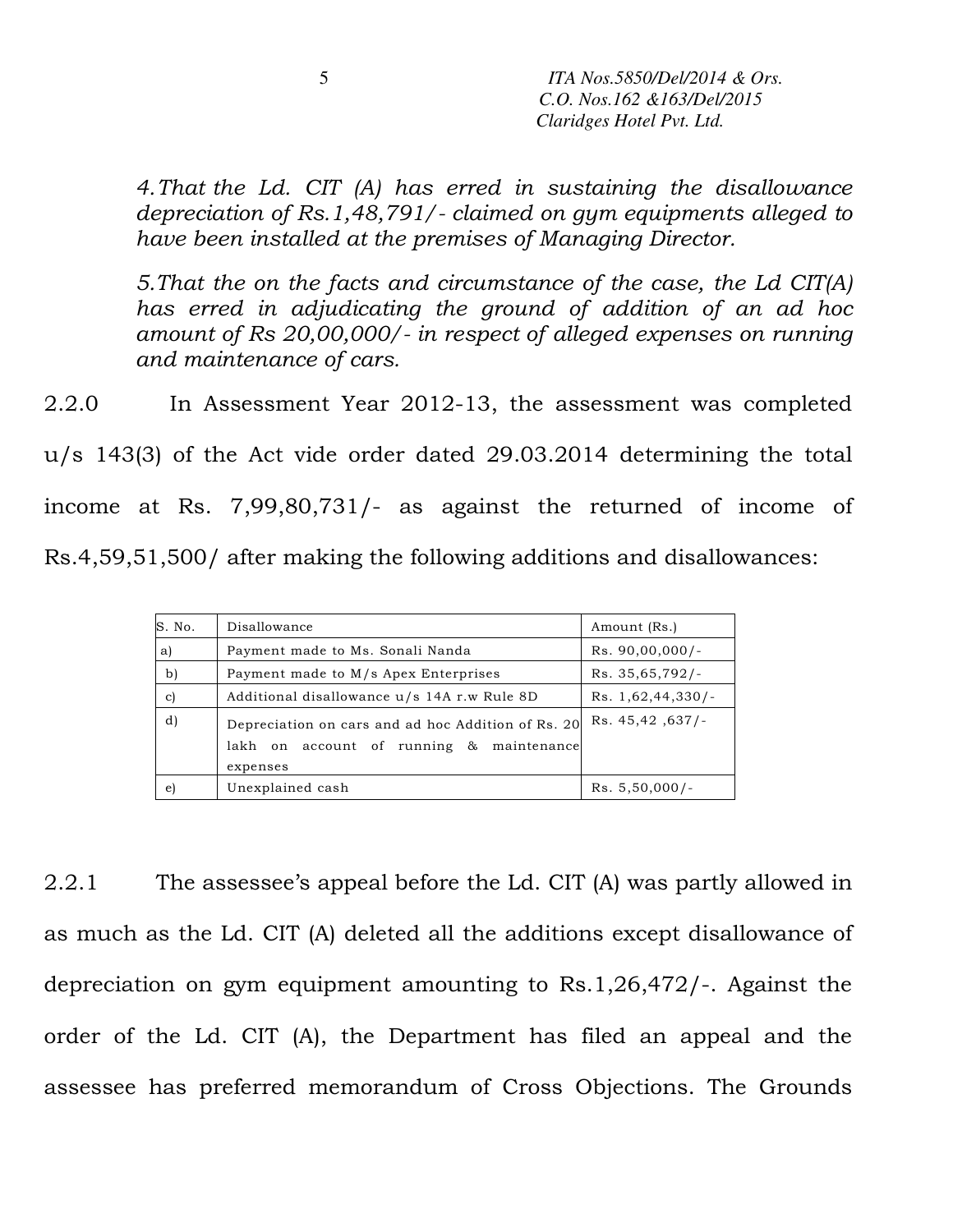raised in the appeal and the Cross Objections are as under:

*ITA No.5851/Del/2014*

*1. The order of Ld. CIT (A) is not correct in law and facts.* 

*2. On the facts and circumstances of the casethe Ld. CIT (A) has erred in law indeleting the addition of Rs.90,00,000/- made by AO on account of disallowance of salary payment to Smt. Sonali Punj.* 

*3.On the facts and circumstances of the case the Ld. CIT (A) has erred in law in deleting the addition of Rs.35,65,792/- made by AO on account of disallowance of payment to M/s Apex Enterprises.* 

*4. On the facts and circumstances of the case the Ld. CIT (A) has erred in law in deleting the addition of Rs. 1,62,44,330/- made by AO on account of disallowance u/s 14A read with Rule 8D of the Income Tax Act.* 

*5. On the facts and circumstances of the case the Ld. CIT (A) has erred in law in deleting the addition of Rs.45,42,637/- made by AO on account of disallowance of depreciation and car running expenses.* 

*6. On the facts and circumstances of the case the Ld. CIT (A) has erred in law in deleting the addition of Rs.5,50,000/- made by AO on account of unexplained cash.* 

*7. The appellant craves leave to add, amend any/all the grounds of appeal before or during the course of hearing of the appeal.* 

# *Cross Objection No.163/Del/2015*

- *1. That the order u/s 153A of the Act dated 29.03.2014 passed by the Id. AO is bad on facts and in law.*
- *2. That on the facts and in the circumstances of the case, the Id CIT(A) has erred in not considering the that the additions were*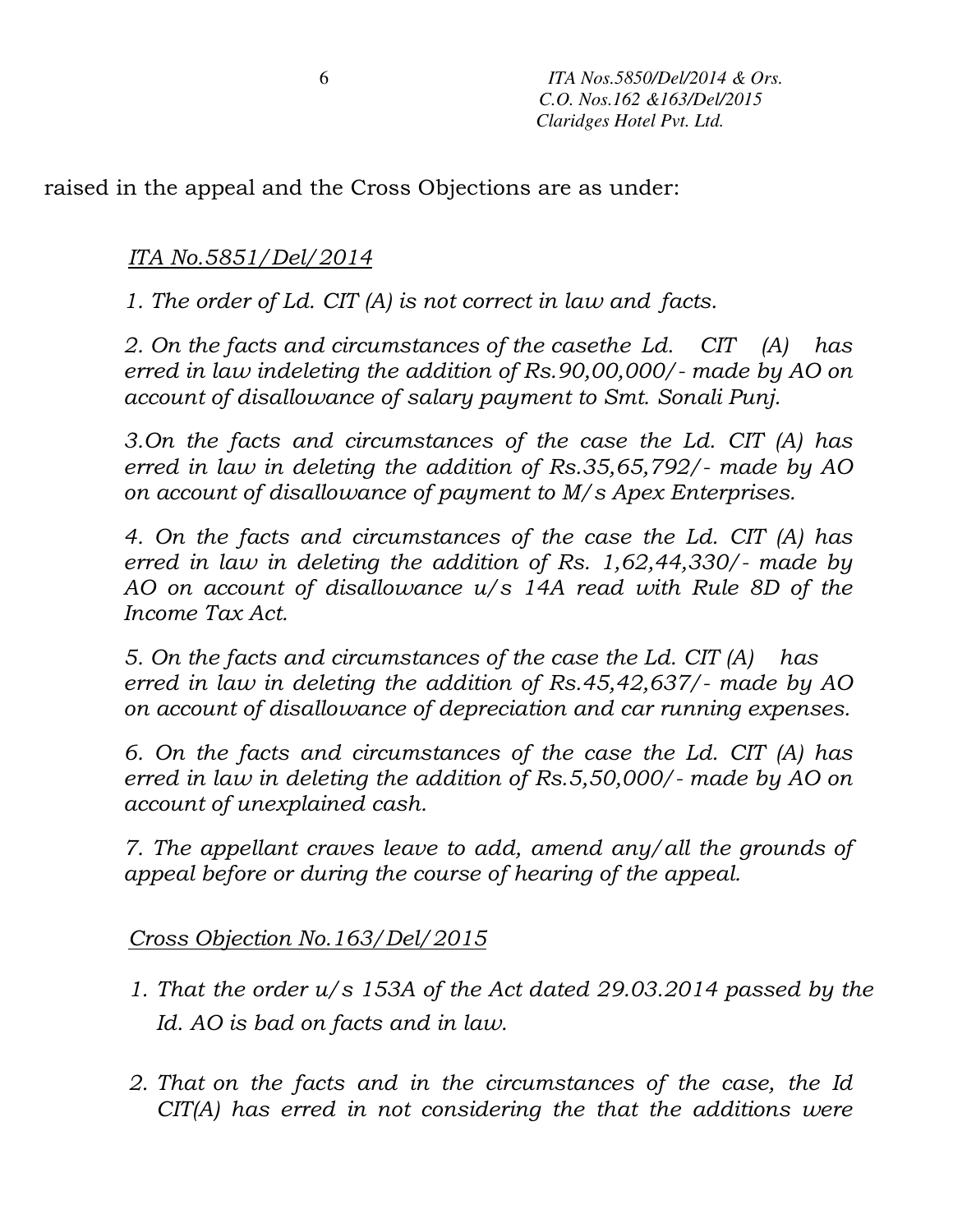*made u/s 153A despite the fact that there was no incriminating document found during the course of search.* 

*3. That the Id. CIT (A) has erred in sustaining the disallowance depreciation of Rs. 1,26,637/- claimed on gym equipments alleged to have been installed at the premises of Managing Director."* 

2.3.0 In Assessment Year 2013-14, the assessment was completed u/s 143(3) of the Act vide order dated 25.02.2016 determining the total income at Rs.4,83,95,727/- as against the return of income of Rs.3,23,66,849/ after making the following additions/disallowances.

| S. No. | <b>Disallowance</b>                          | Amount (Rs.)      |
|--------|----------------------------------------------|-------------------|
| a      | Payment made to Ms. Sonali Nanda             | $Rs. 67,00,000/-$ |
| b)     | Additional disallowance u/s 14A r.w. Rule 8D | Rs. 92,78,887/-   |

2.3.1 The assessee's appeal against order of the Ld. CIT (A) was allowed *in toto*. Against the said order of the Ld. CIT (A), now the Department has approached this Tribunal and has raised the following grounds of appeal:

### *ITA No.4302/Del/2016*

*1. The order of the Ld. CIT (A) is not correct in law and on facts.* 

*2. On the facts and circumstances of the case the Ld. CIT(A) has erred in law in deleting the addition of Rs.67,50,000/- on account of*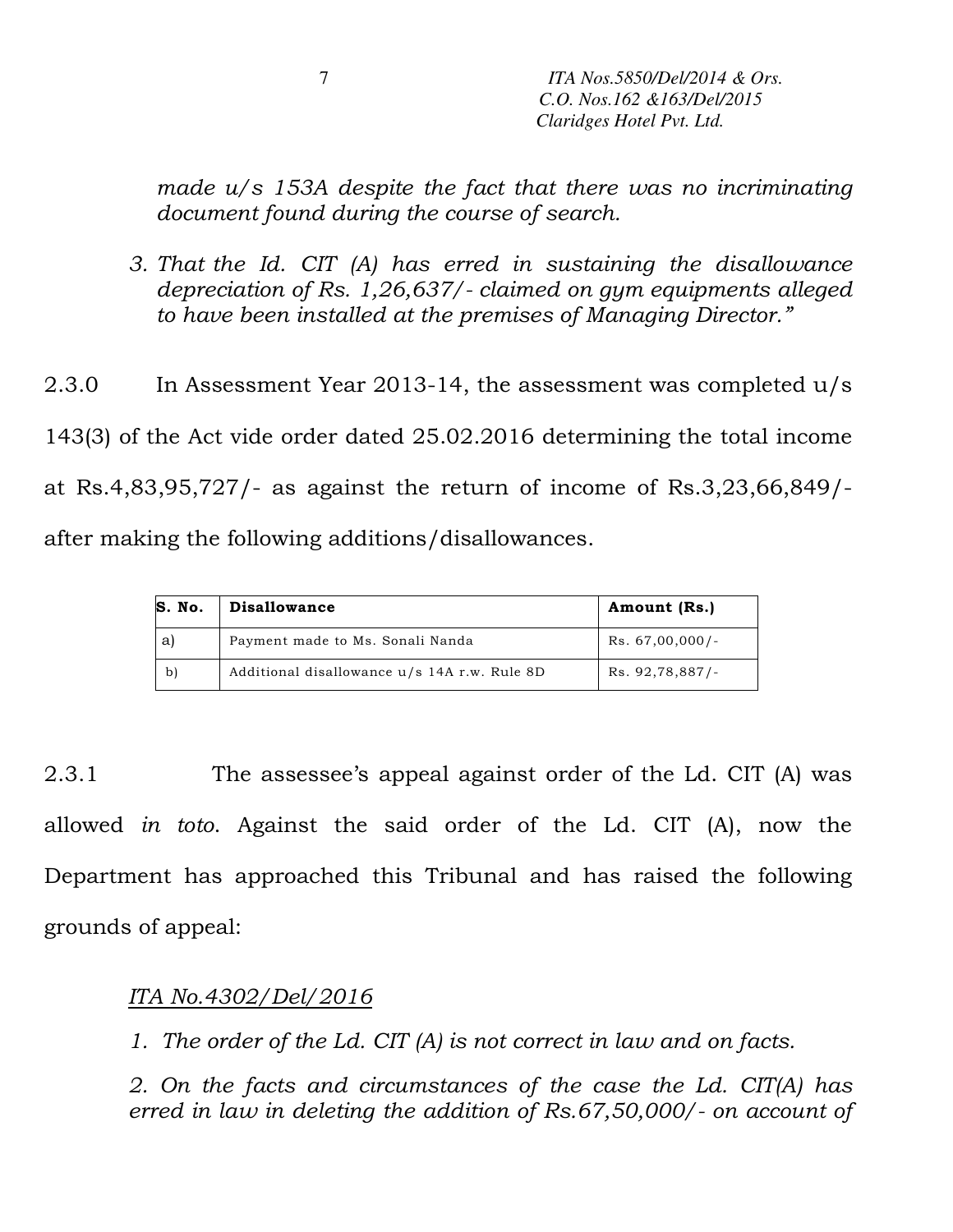### *payment made to Sonali Punj.*

*3. On the facts and circumstances of the case the Ld. CIT(A) has erred in law in deleting the addition of Rs.92,78,878/- on account of disallowance made u/s 14A r.w.r.8D.* 

*The appellant craves leave to add, amend any/all the grounds of appeal before or during the course of hearing of the appeal."* 

3.0 The Ld. Sr. DR took the Department's appeal for Assessment Year 2011-12 as the lead case and submitted that the ground No.2 of Department's appeal challenged the deletion of disallowance of salary paid to M/s Sonali Nanda. It was submitted that the Assessing Officer had made the disallowance on the ground that she had been appointed only by virtue of being the daughter of Mr. Suresh Nanda. It was also submitted that she was not selected through open offer and that she was not experienced and had not submitted any details of her employment other than being employed in the Claridges. The Ld. Sr. DR submitted that the Ld. CIT (A) had deleted the disallowance without considering the observations of the Assessing Officer.

3.1 Arguing on Ground No.3 of the Department's appeal, which was also relating to Ground No.3 of assessee's cross objection and which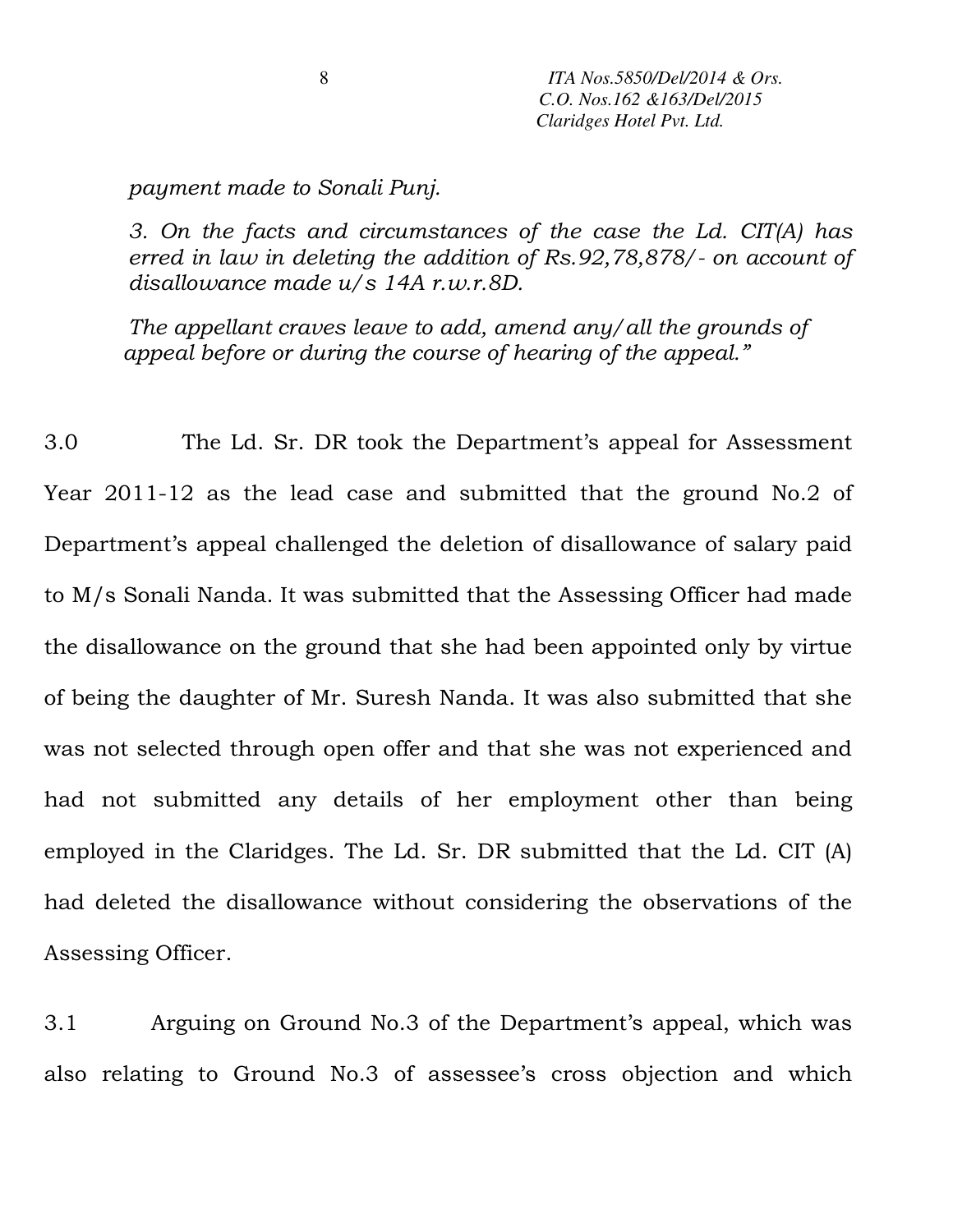pertained to disallowance of Rs.2,90,10,000/- u/s 14A of the Act, the Ld. Sr. DR submitted that the assessee company had earned dividend income of Rs.57,31,722/- during the year under consideration but had made a *suo moto* disallowance of only Rs.19,88,395/- in its return of income. It was submitted that in such circumstances, the Assessing Officer was right in calculating the disallowance in terms of provisions of Rule -8D of the Income Tax Rules, 1962 and the total disallowance had been calculated at Rs.3,09,98,396/- and after giving benefit of *suo moto* disallowance of Rs.19,88,395/-, the impugned disallowance was made. It was submitted that the Ld. CIT (A) had erred in restricting the disallowance to the exempt income only. The Sr. DR placed his reliance on the computation of disallowance made by the Assessing Officer in this regard.

3.2 With respect to Ground No.4 of Department's appeal against deletion of disallowance of depreciation on car amounting to Rs.10,65,998/- and also ground No.5 of assessee's Cross Objections challenging the *ad hoc* addition of Rs.20 lacs on account of car running expenses, the Ld. Sr. DR submitted that the Assessing Officer had disallowed the depreciation on cars since these cars were found at the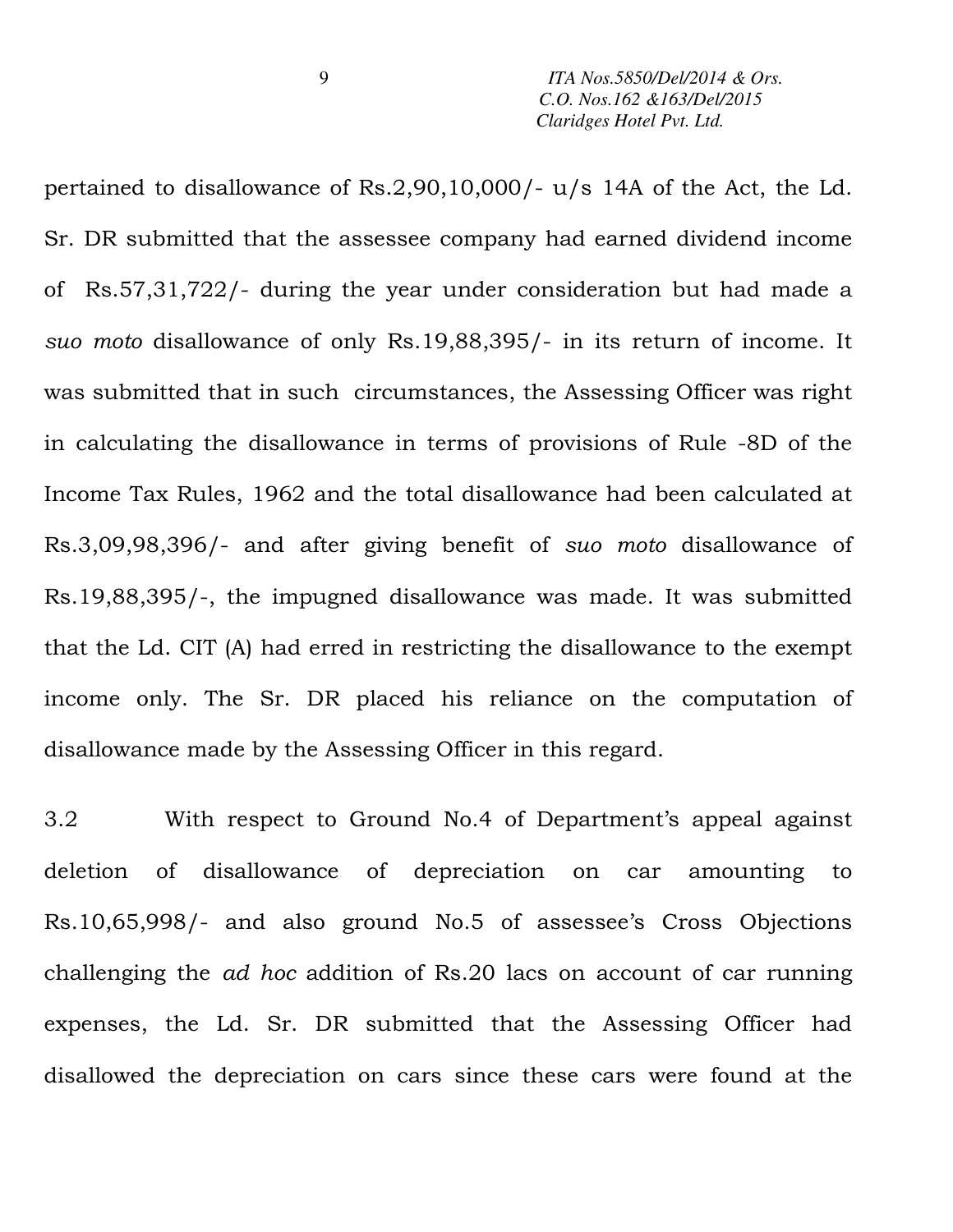residences of Mr. Suresh Nanda and Mr. Sanjeev Nanda during the course of search and it could not be demonstrated that these cars had any link to the business of the assessee company. The Ld. SR. DR also submitted that it was for this reason that an *ad hoc* addition of Rs.20 lacs had also been made by the Assessing Officer on account of repairs and maintenance/running of these cars. The Ld. Sr. DR submitted that the Ld. CIT (A) had incorrectly deleted these disallowances.

3.3 With respect to Ground No.2 of Department's appeal for Assessment Year 2012-13, the Ld. Sr. DR submitted that this ground was identical to Ground No.2 of Departmental Appeal in Assessment Year 2011- 12 i.e., it pertained to the payment of salary to Ms. Sonali Nanda and the arguments were identical.

3.4 With respect to Ground No.3 of the Department's Appeal in Assessment Year 2012-13, the Ld. Sr. DR submitted that the same pertained to disallowance of payment made to M/s Apex Enterprises amounting to Rs.35,65,792/-. The Sr. DR submitted that the disallowance had been made by the Assessing Officer because no tax had deducted at source on the payment made to M/s Apex Enterprises and because no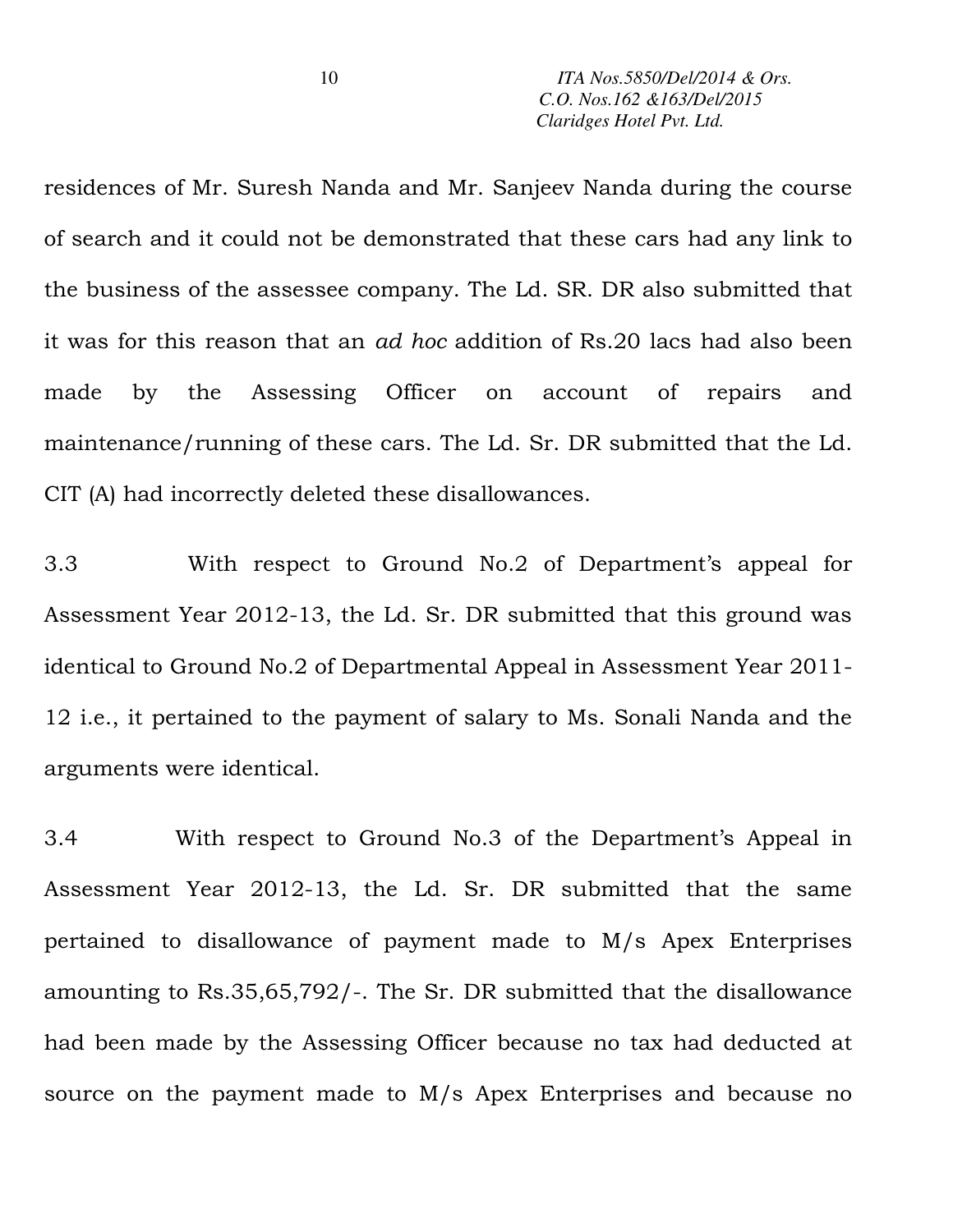justification of the payment made also could be given by the assessee. It was also submitted that Mr. Sanjeev Nanda, S/o Mr. Suresh Nanda had a controlling interest in M/s Apex Enterprises and it was for this reason that the payment had been made.

3.5 Coming to Ground No.4 of the Department's appeal pertaining to disallowance of Rs.1,62,44,330/- u/s 14A of the Act, it was submitted the disallowance had been made in terms of Rule-8D of the Income Tax Rules,1962 r.w.s 14A of the Act and the Ld. CIT (A) was incorrect in deleting the entire disallowance.

3.6 With respect to Ground No.5 of the Department's appeal regarding depreciation on cars amounting to Rs.45,42,637/-, it was submitted that this ground was identical to ground No.4 in the Department's appeal for Assessment Year 2011-12 and that the arguments were also identical.

3.7 With respect to Ground No.6 of Department's appeal pertaining to deletion of addition of Rs.5,50,000/- on account of unexplained cash found during the search, it was submitted that since this cash had been found during the course of search and no explanation was submitted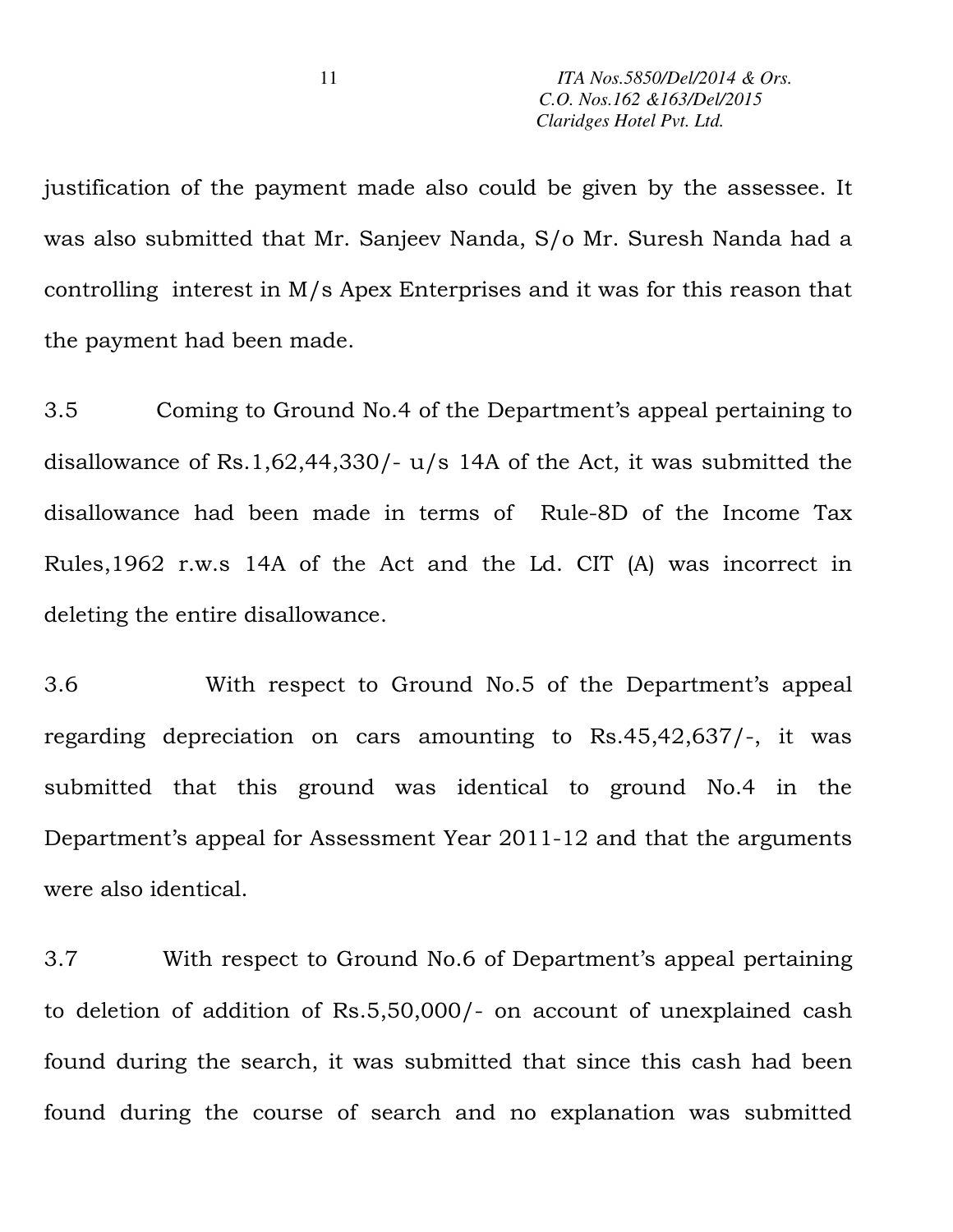regarding the same by the assessee, addition had rightly been made by the Assessing Officer.

3.8 Coming to Department's appeal for Assessment Year 2013-14, the Ld. Sr. DR submitted that Ground No.2 was again identical to Ground No.2 in Assessment Years 2011-12 and 2012-13 and challenged the deletion of disallowance of Rs.67,50,000/- being payment of salary made to Ms. Sonali Nanda. The Ld. Sr. DR submitted that the arguments would be the same in this year also.

3.9 With respect to Ground No.3 in Department's appeal for Assessment Year 2013-14, the Ld. Sr. DR submitted that this is pertains to disallowance of Rs.92,78,878/- u/s 14A of the Act. It was submitted that the disallowance had been made by the Assessing Officer in terms of the provisions of Rule-8D of the Income Tax Rules, 1962 and he placed reliance on the findings and computation of the Assessing Officer in this regard.

4.0 Per contra, the Ld. Authorized Representative (AR) submitted that as far as the issue of payment of salary to Mrs. Sonali Nanda was concerned, she was appointed as Senior Director in Corporate Communication w.e.f. 01.06.2010. She has additional responsibility of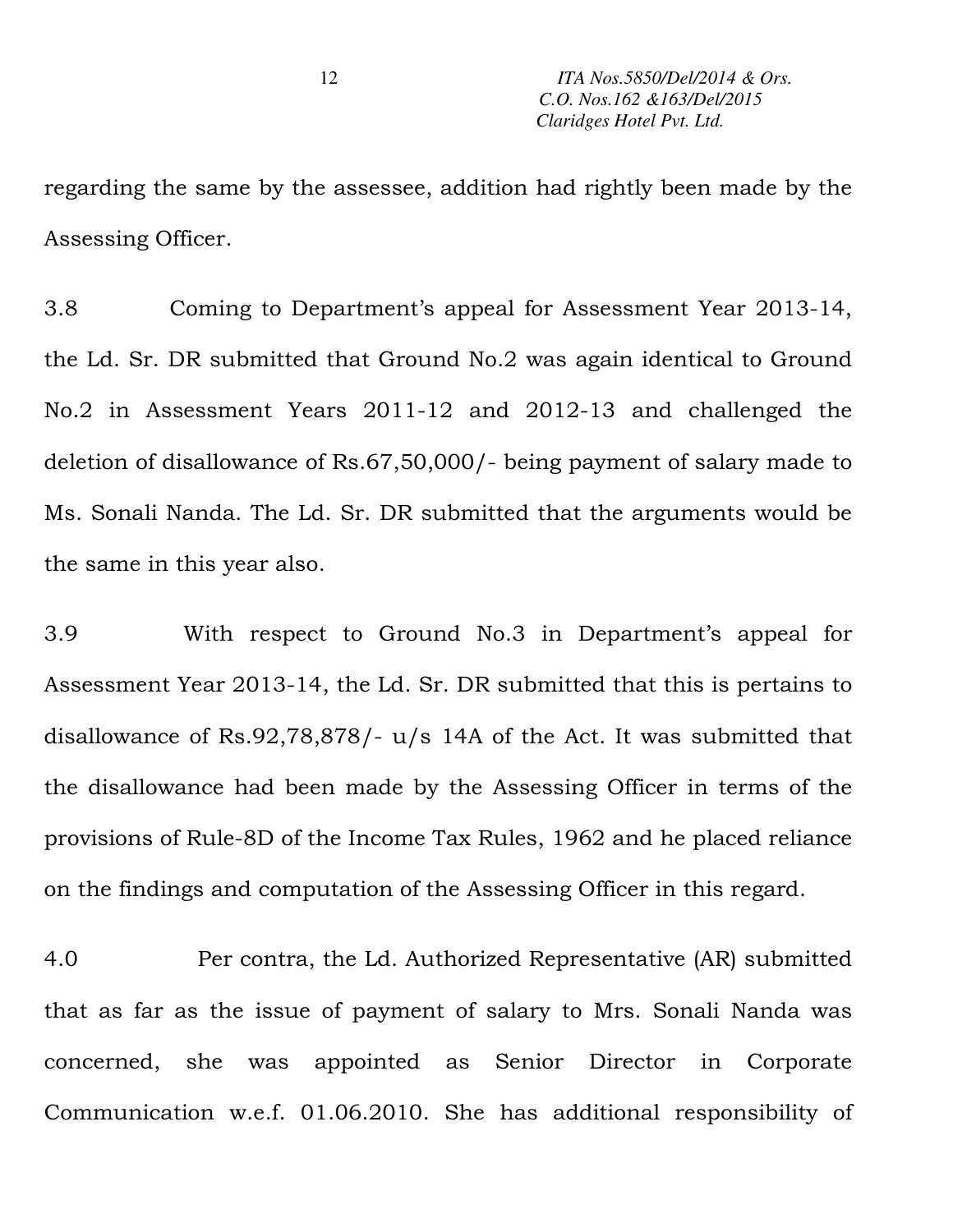marketing and promotion of food and beverage outlets with special focus on bakery promotion. It was submitted that Mrs. Sonali Nanda was instrumental in adding number of receipts which had become highly successful. It was submitted that apart from this she was also involved in public relations, advertisement, etc. She has excellent communication skills, good contacts and has pleasing personality which was helpful in discharge of her duties. It was submitted that apart from this, she has worked in a Hotel in Dubai and U.K and she also had an experience of running a restaurant by the name of 'Climax Tavern on the Greens' for almost five years. It was submitted that, therefore, it was incorrect on the part of the Assessing Officer to allege that she had no work experience and that she had been appointed only by virtue of being the daughter of Mr. Suresh Nanda. It was submitted that details and documents relating to the qualifications and work experience of Mrs. Sonali Nanda had been submitted before the Assessing Officer and that the same had been simply ignored by the Assessing Officer. It was further submitted that being the daughter of one of the shareholders cannot be a ground for disallowing the salary and that further there was no law requiring that employees have to be selected only through an open offer. The Ld. Authorized Representative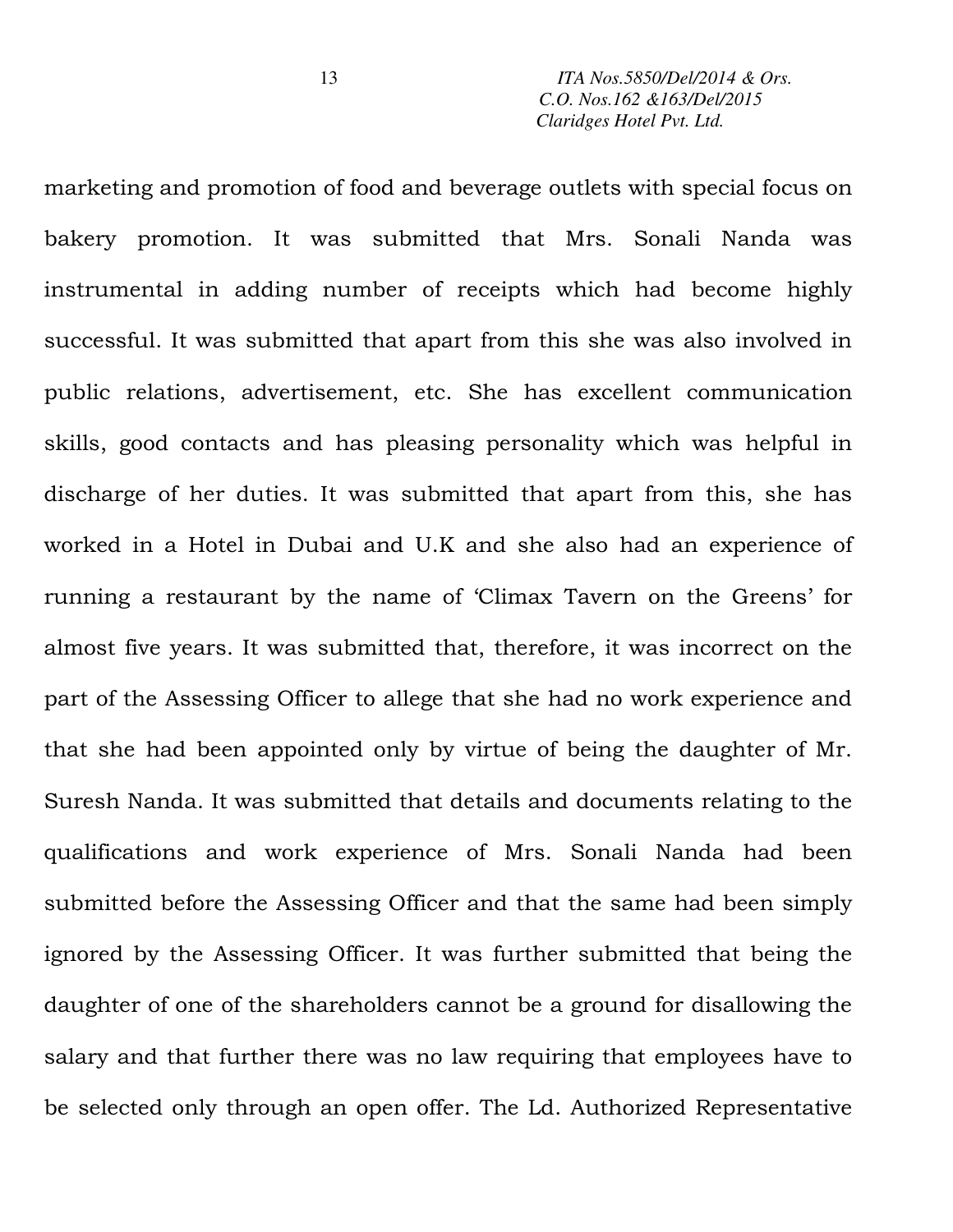submitted that there was a failure on the part of the Assessing Officer to demonstrate that salary payment to Mrs. Sonali Nanda was not for the purpose of business. The Ld. Authorized Representative also submitted that the Assessing Officer cannot decide the reasonableness and the commercial expediency of any expenditure incurred by the assessee. The Ld. Authorized Representative also placed reliance on the order of the Ld. CIT (A) on the issue wherein the Ld. CIT (A) has observed that it was not in dispute that the salary paid had been taxed in the hands of Mrs. Sonali Nanda, there was no evidence to suggest that the payment of salary was made without any service being rendered and that the observations of the Assessing Officer were not based on any evidence.

4.1.0 Coming to Ground No.3 of Department's appeal and Ground No.3 of assessee's Cross Objections in Assessment Year 2011-12 pertaining to disallowance u/s 14A of the Act, the Ld. Authorized Representative submitted that the Assessing Officer had computed the disallowance without recording satisfaction as to why the voluntary disallowance of Rs.19,88,395/- made by the assessee was unsatisfactory considering the books of account. It was submitted that the Assessing Officer simply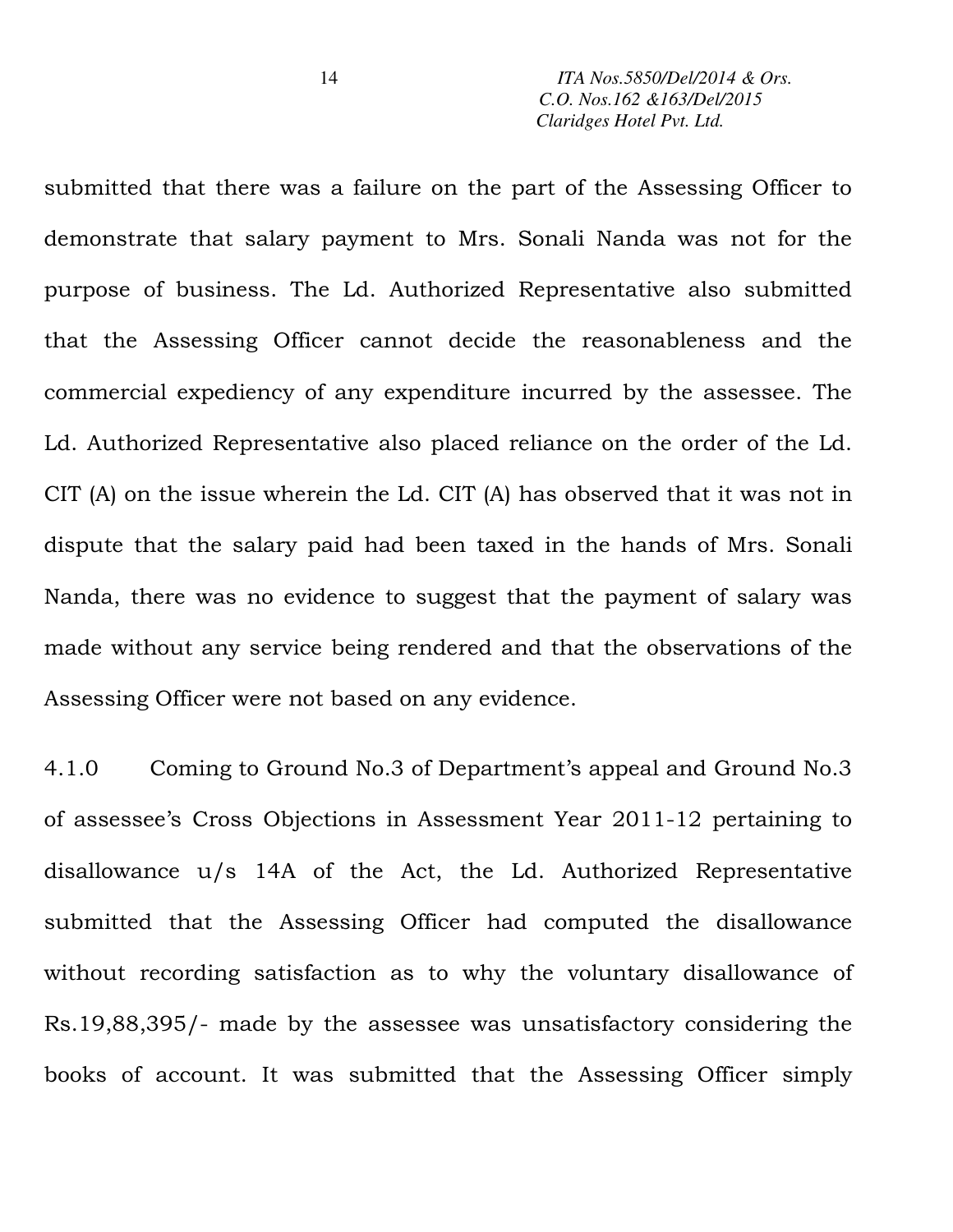proceeded to make the disallowance in terms of Rule-8D without recording any kind of satisfaction as required  $u/s$  14A (2) of the Act. It was submitted that the Assessing Officer did not point out as to how the *suo moto* disallowance made by the assessee was not correct. It was submitted that there were plethora of judgments wherein it has been held that in absence of recording of satisfaction, the entire addition has to be deleted. It was further submitted that due to this reason, the Ld. CIT (A) was also incorrect in restricting the disallowance to the extent of exempt income. Without prejudice, the Ld. Authorized Representative also argued that no disallowance could have been made u/s 14A if no fresh investment had been made during the year under consideration and where there was availability of sufficient interest free funds with the assessee company.

4.1.1 With respect to the identical ground raised by the Department in Assessment Year 2012-13 wherein the Ld. CIT (A) had deleted the entire disallowance of Rs.1,62,44,330/-, the Ld. Authorized Representative submitted that, undisputedly, the assessee had not earned any exempt income during the year under consideration. It was also submitted that even though no exempt income had been earned during the year the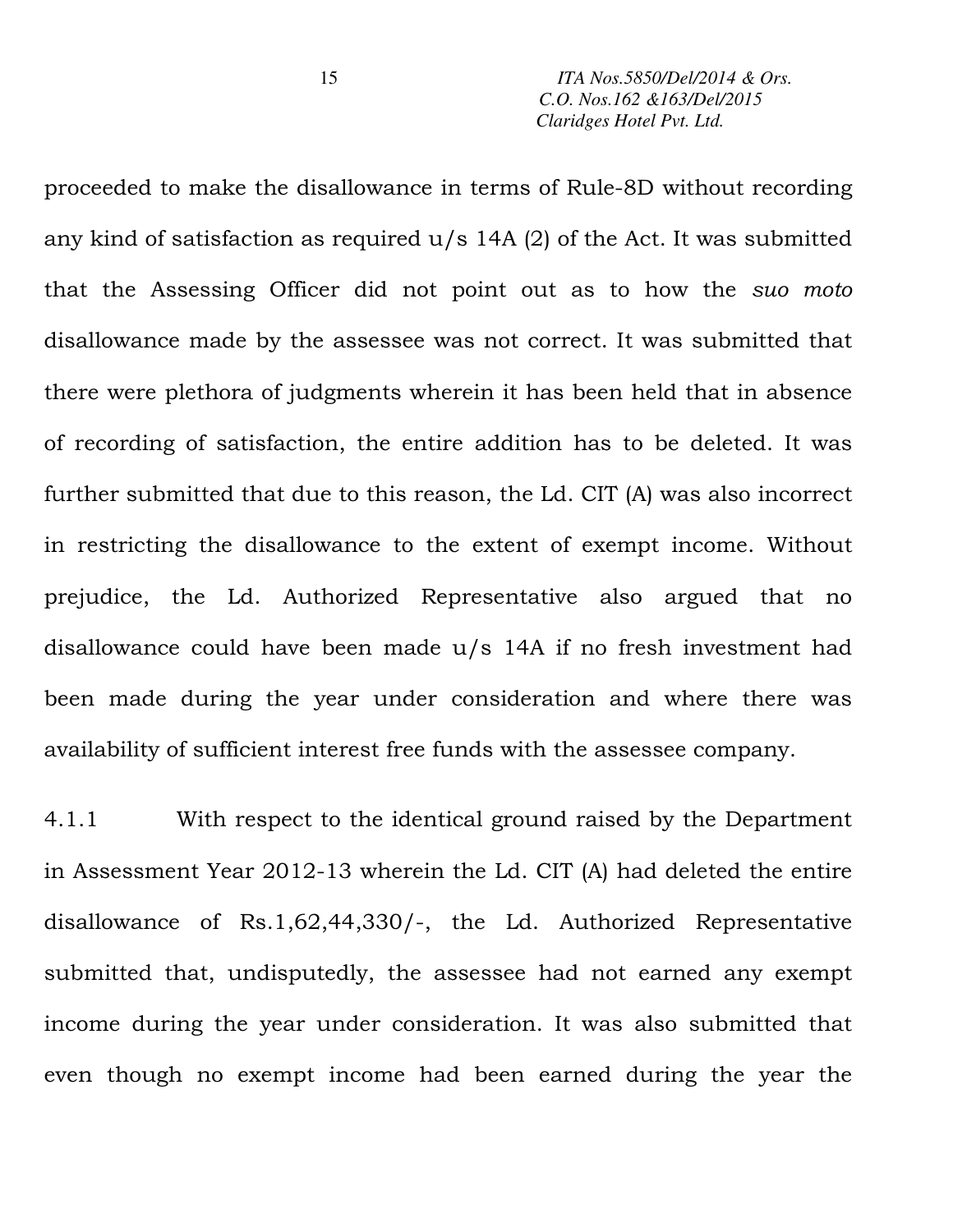assessee had made a *suo moto* disallowance of Rs.6,70,000/-. It was submitted that appeal of the assessee on identical issue was allowed by the ITAT in assessee's own case for Assessment Years 2009-10 and 2010-11 wherein the ITAT had held that no disallowance can be made u/s 14A where the assesee had not earned any exempt income during the year. Reliance was placed on the judgment of the Hon'ble Delhi High Court in the case of Cheminvest Ltd. vs. ACIT reported in 378 ITR 33 (Del).

4.1.2 In Assessment Year 2013-14 likewise, the Ld. Authorized Representative submitted that during the year under consideration the assessee had not earned any exempt income and, therefore, the disallowance of Rs.92,78,878/- made by the Assessing Officer had rightly been deleted by the Ld. CIT (A).

4.2.0 Arguing against ground No.4 of Department's appeal pertaining to deletion of disallowance of depreciation on cars amounting to Rs.10,65,998/- and also relating to ground No.5 of the assessee's Cross Objections regarding *ad hoc* addition of Rs.20 lacs on account of car running expenses in Assessment Year 2011-12, the Ld. Authorized Representative submitted that the issue was covered by the order of the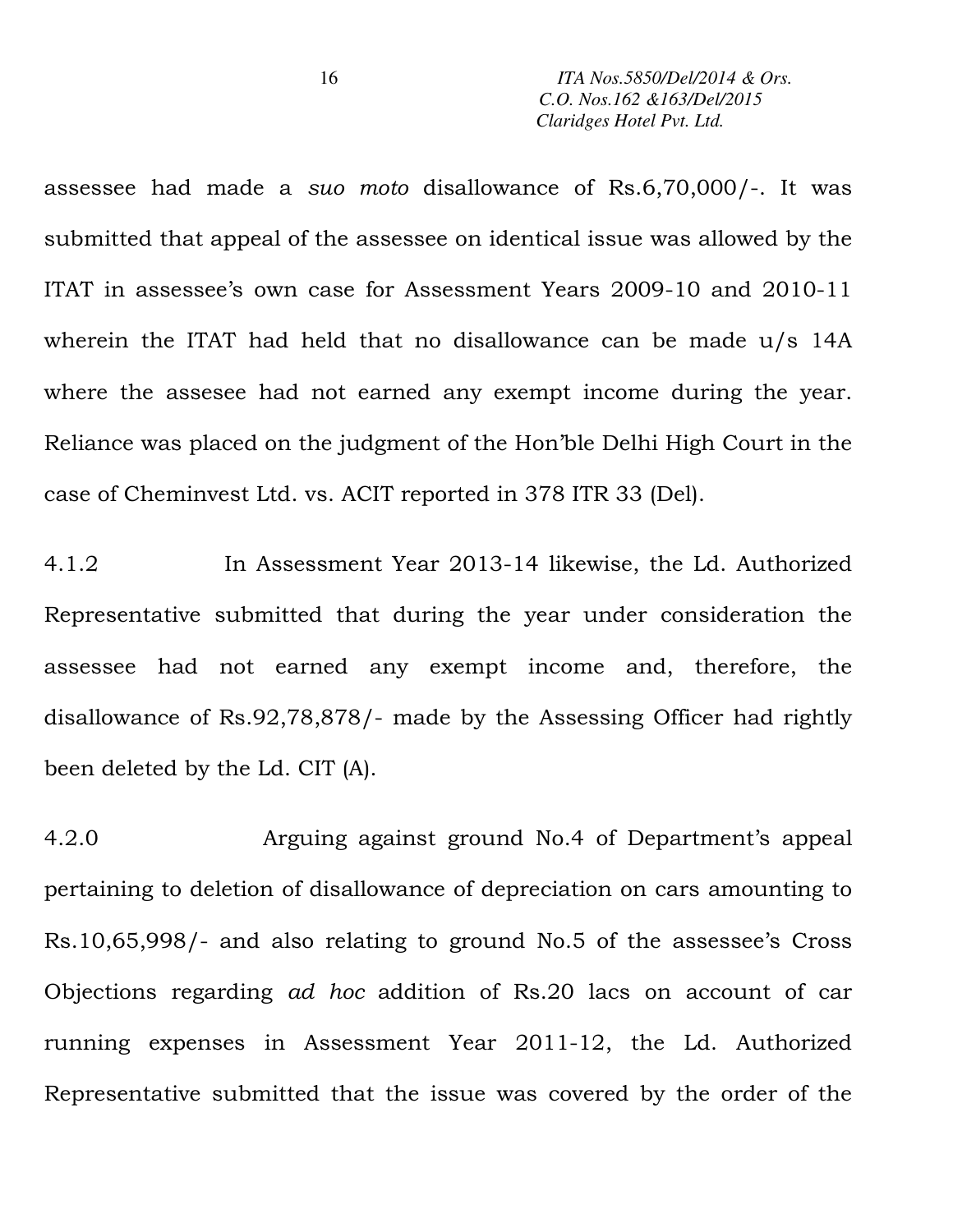ITAT in assessee's own case for Assessment Years 2009-10 and 2010-11 and, therefore, the Ld. CIT (A) was correct in deleting the disallowance. It was further submitted that the Ld. CIT (A) had failed to adjudicate on the ground pertaining to the *ad hoc* disallowance pertaining to repairs and maintenance/running of cars which was also covered in assessee's favour by the order of the ITAT in assessee's own case for Assessment Years 2009- 10 and 2010-11.

4.2.1 The Ld. Authorized Representative further submitted that in Department's appeal for Assessment Year 2012-13 also the issue was under challenge and likewise the same was also covered by the order of the Tribunal in assessee's own case.

4.3.0 Coming to the remaining grounds in the assessee's Cross Objections, the Ld. Authorized Representative submitted that Ground No.4 in assessee's Cross Objection for Assessment Year 2011-12 and Ground No.3 in assessee's Cross Objection for Assessment Year 2012-12 were against the order of the Ld. CIT (A) in upholding the disallowance of depreciation on gym equipment. It was submitted that a similar disallowance was made in Assessment Years 2009-10 and 2010-11 and the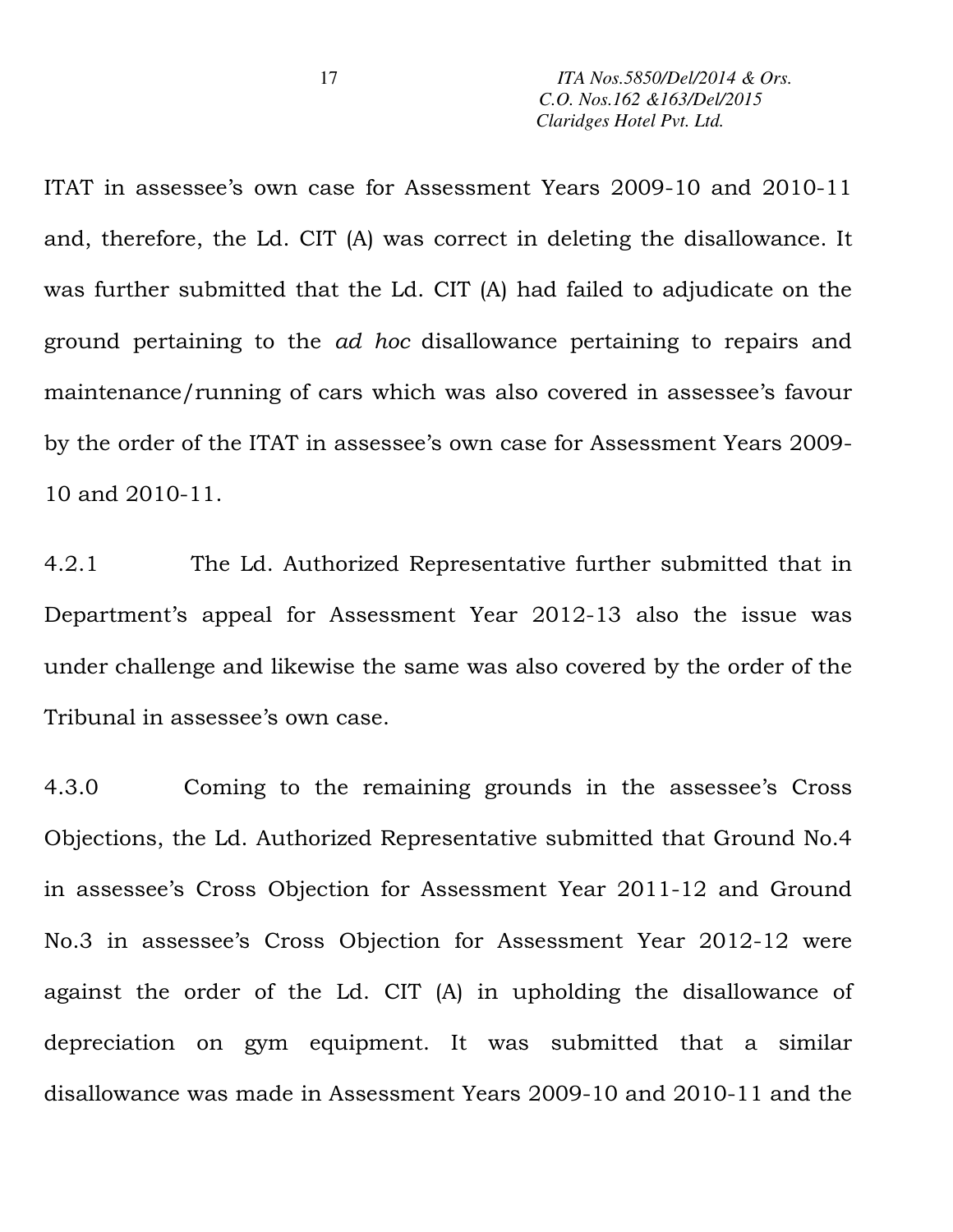same had been deleted by the ITAT vide order dated 10.11.2017.

4.4.0 The Ld. Authorized Representative submitted that apart from this, the Department was challenging the deletion of addition pertaining to payment made to M/s Apex Enterprises amounting to Rs.35,65,792/- in Assessment Year 2012-13. It was submitted that M/s Apex Enterprises was managed by Mr. Sanjeev Nanda who is a British citizen and was a nonresident during Assessment Year 2012-13. It was submitted that he had earlier worked with the Claridges in various capacities and had deep understanding of its working and, therefore, the assessee company had sought to utilize the expertise and experience of Mr. Sanjeev Nanda by entering into an agreement with a company managed by him i.e., M/s. Apex Enterprises FZE, UAE. This company was appointed to explore opportunities for acquisition of hotels and procure management contracts to be executed under the Claridges brand name. It was submitted that it is not in dispute that Mr. Sanjeev Nanda had confirmed the receipt of fee and that the fee had been paid in terms of General Sales Agent Agreement dated 01.06.2011 entered into with M/s Apex Enterprises and another agreement dated 01.07.2011. The Ld. Authorized Representative also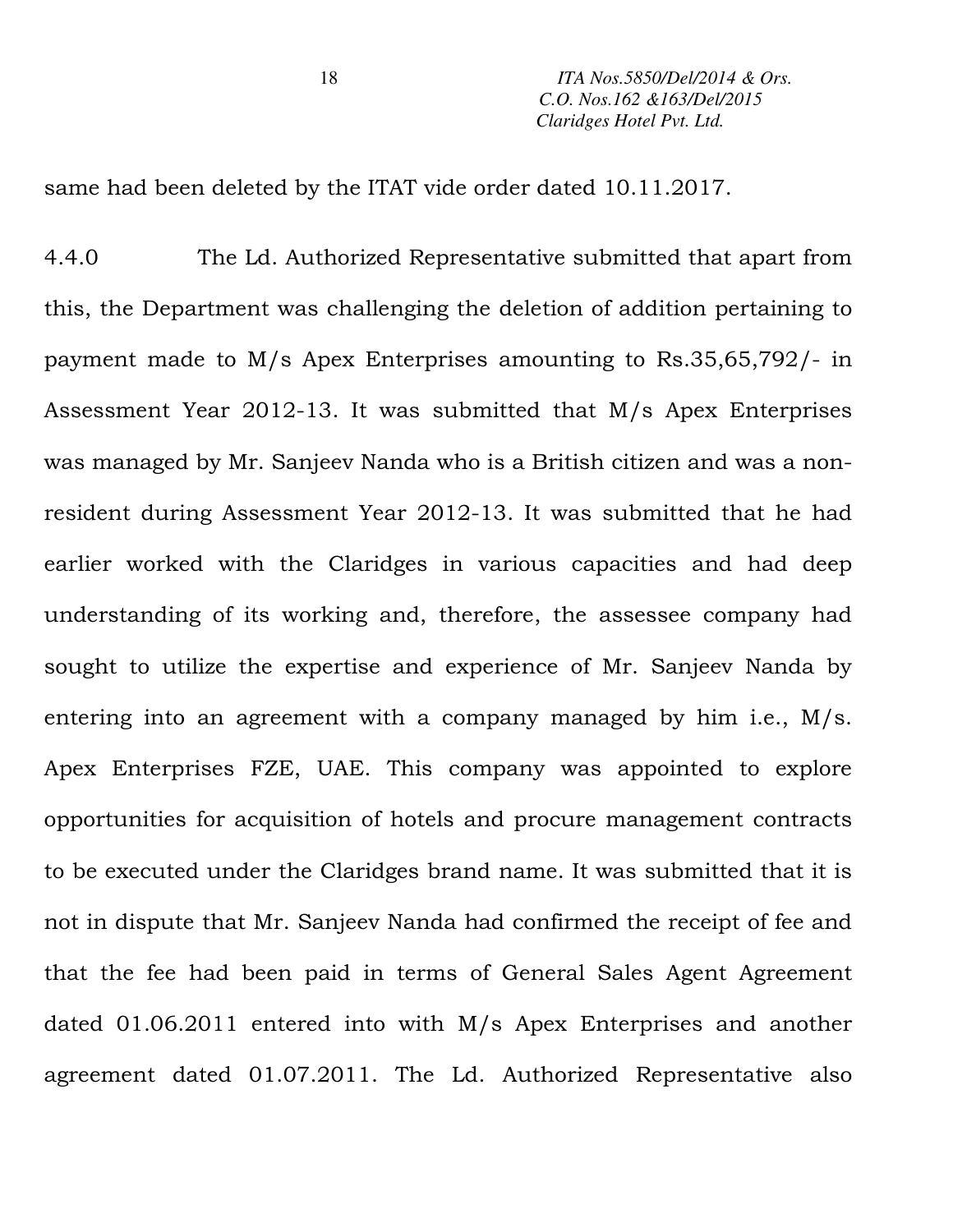submitted that these two agreements were also found during the course of search and, thus, this evidence was sacrosanct. It was further submitted that the Assessing Officer has not brought any evidence on record to prove that no service had been rendered. It was further submitted that no tax was required to be deducted at source on this payment in terms of Articles-14, 7 and 22.1 of the Double Taxation Avoidance Agreement between India and UAE. The Ld. Authorized Representative also relied on the findings of the Ld. CIT (A) on the issue.

 4.5.0 Arguing against Ground No.5 of the Department's appeal challenging deletion of addition of Rs.5,50,000/- on account of unexplained cash found during the course of search, the Ld. Authorized Representative submitted that the same pertained to sale of scrap generated during renovation and normal course of operation of the business. It was also submitted that the same had been duly accounted for in the books of accounts in Assessment Year 2012-13. The Ld. Authorized Representative also placed reliance on the findings of the Ld. CIT (A) in this regard.

5.0 We have heard the rival submissions and have perused the material on record. We have also perused the impugned orders as well as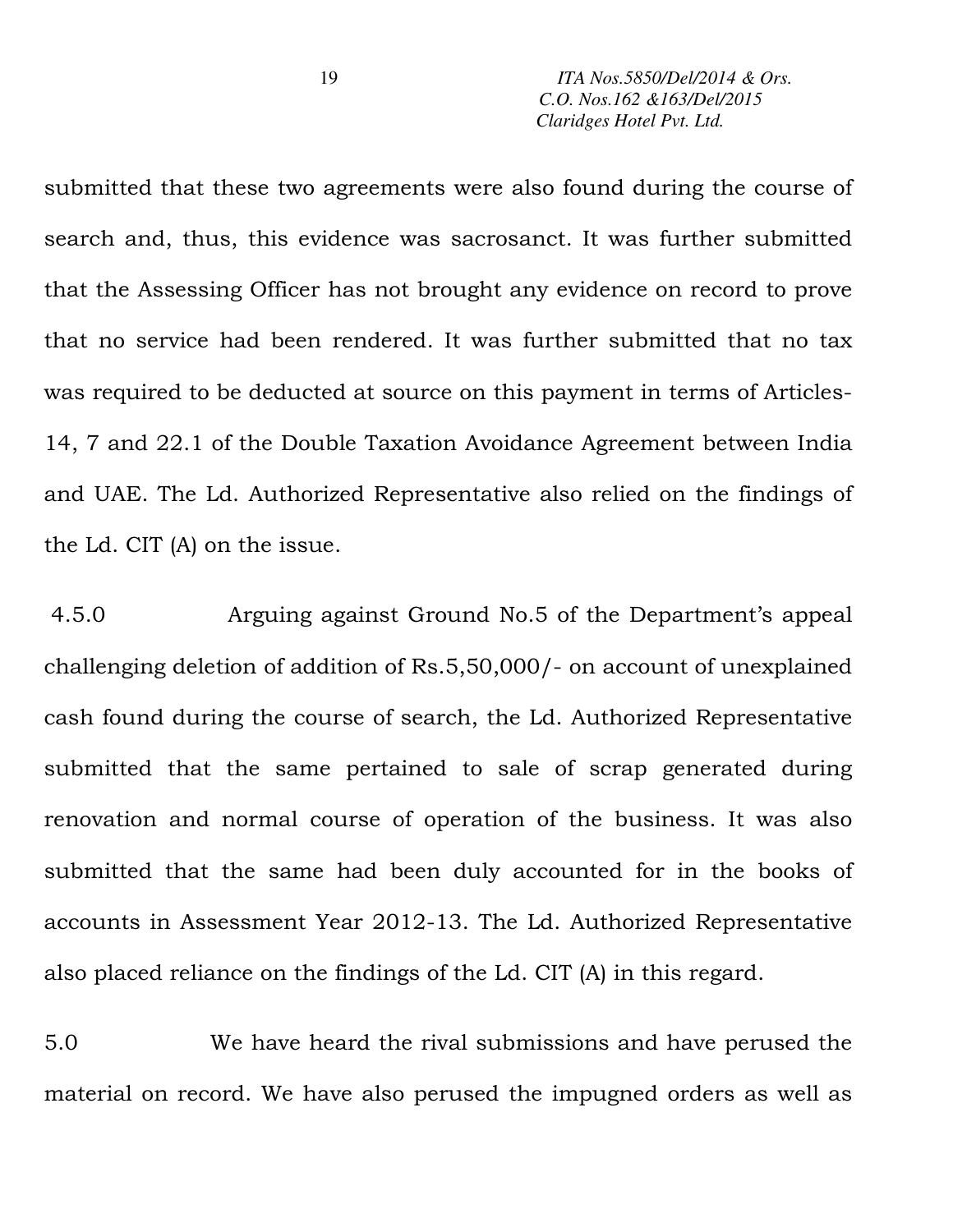the Paper Books filed by the assessee company. We now take up the grounds raised by both the parties one by one.

5.1.0 The issue of payment of salary to Mrs. Sonali Nanda is common in all the three years under consideration and the Department has challenged the deletion of disallowance by the Ld. CIT (A). It is seen that the assessee has filed copies of various documents before the Assessing Officer as well as the Ld. CIT (A) to demonstrate that Mrs. Sonali Nanda was appointed in terms of appointment letter containing terms and conditions of service and also these documents substantiated that Mrs. Sonali Nanda had vast experience in areas of food and beverage, baking and promotional events. It is also not in dispute that Mrs. Sonali Nanda has duly reflected the salary paid to her return of income which has also been duly evidenced. It is seen that the Assessing Officer has proceeded to disallow the salary paid on the ground that she was employed only by virtue of her being the daughter of Mr. Suresh Nanda and that she had not been selected thorough her open offer. To our mind this cannot be considered a valid ground for making the impugned disallowance in as much as there is no law against employing the relatives or sons or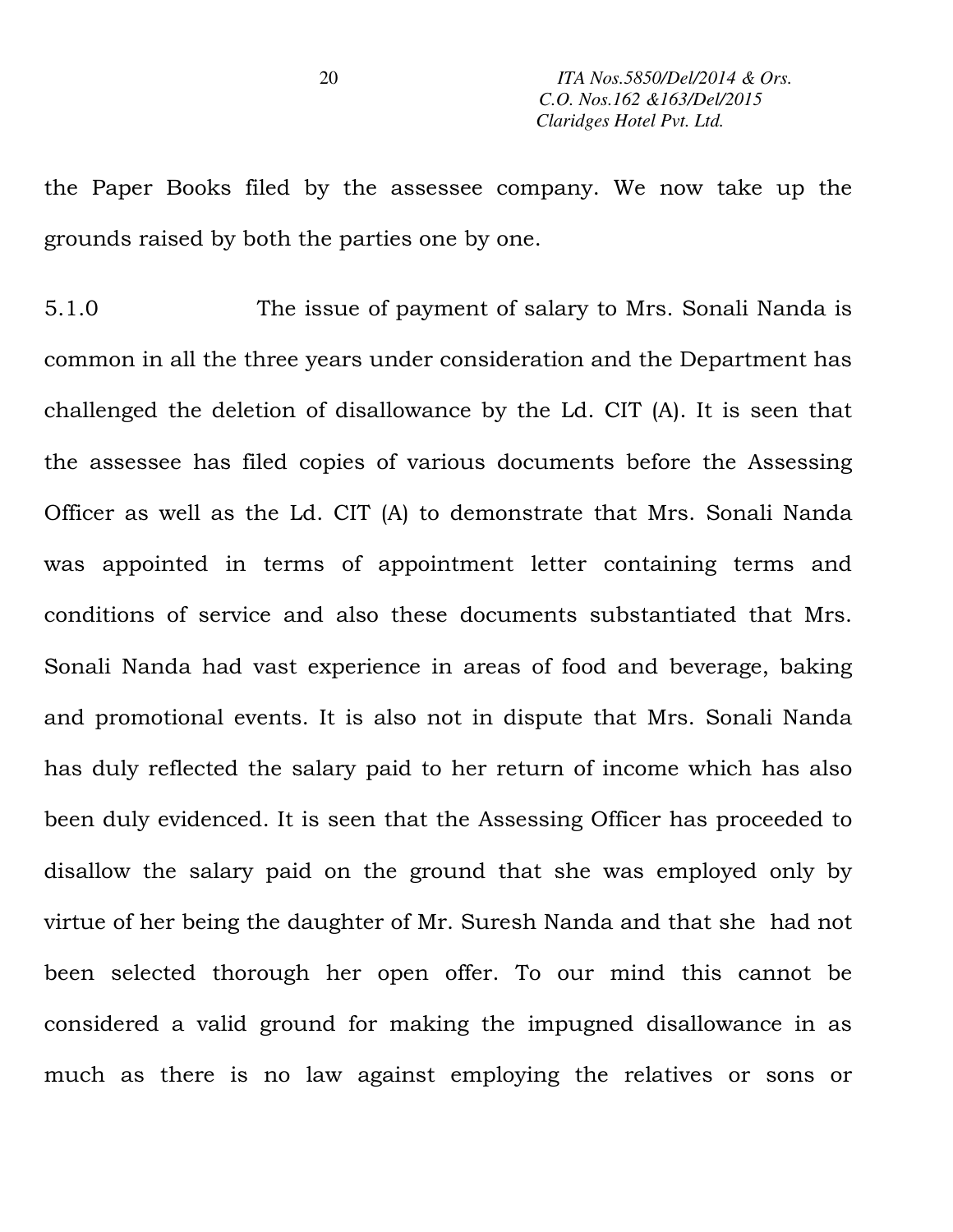daughters of a shareholder/owner if they are otherwise duly qualified/ experienced to hold the position. It is also to be noted that the Assessing Officer has not pointed out that the expenditure was not incurred for the purpose of business. In such a situation the disallowance made by the Assessing Officer has been rightly deleted by the Ld. CIT (A). We also note that the Assessing Officer cannot decide on the reasonableness and commercial expediency of a particular expenditure incurred by the assessee as has been laid down by the Hon'ble Apex Court in case of S.A. Builders reported in 288 ITR 01 (SC). The Hon'ble Court held as under:

*"Once it is established that there was a nexus between the expenditure and the purpose of the business (which need not necessarily be the business of the assessee itself) the Revenue cannot justifiably claim to put itself in the armchair of the businessman or in the position of the board of directors and assume the role to decide how much is reasonable expenditure having regard to the circumstances of the case. No businessman can be compelled to maximize his profits."* 

5.1.1 Similarly, the Hon'ble Delhi High Court in the case of Dalmia Cement reported in 254 ITR 377 (Delhi) has held as under:

*"Under section 37(1) of the Income-tax Act, 1961, the jurisdiction of the Revenue is confined to deciding the reality of the business expenditure, viz.,*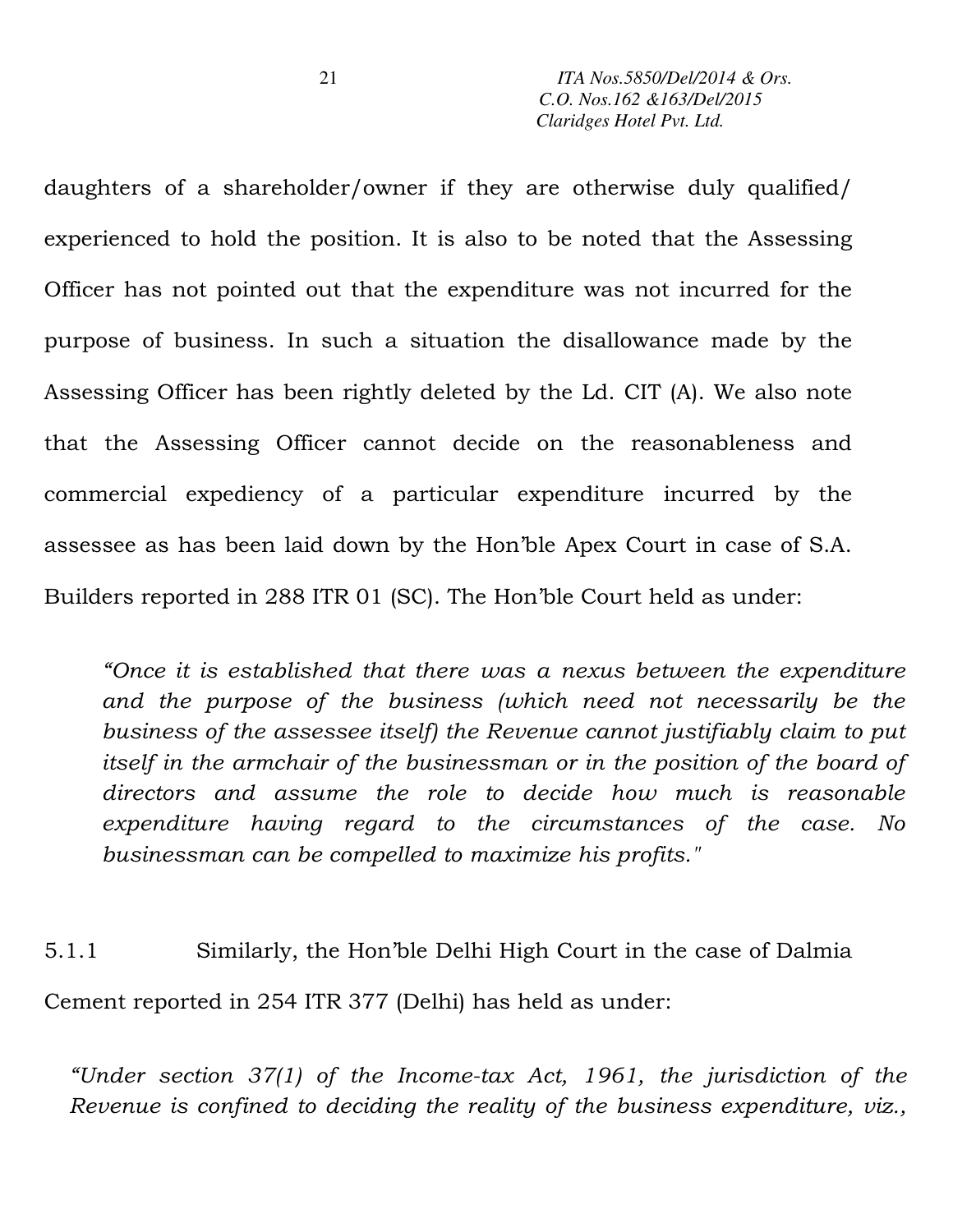*whether the amount claimed as a deduction was factually expended or laid out and whether it* was *wholly and exclusively for the purpose of the business. It must not, however, suffer from the vice of collusiveness or colourable device. The reasonableness of the expenditure could be gone into only for the purpose of determining whether, in fact, the amount was spent. Once it is established that there was a nexus between the expenditure and the purpose of the business, the Revenue cannot justifiably claim to put itself in the armchair of the businessman or in the position of the board of directors and assume the role to decide how much is reasonable expenditure having regard to the circumstances of the case. No businessman can be compelled to maximize his profits."* 

5.1.2 It is seen that the assessee has given details regarding services rendered by Mrs. Sonali Nanda but the Assessing Officer has completely disregarded them. We also note that the Ld. CIT (A), while deleting disallowance in Assessment Year 2011-12, has noted that the payment of salary has not been disputed, it is not disputed that the salary paid has been taxed in the hands of Mrs. Sonali Nanda and there was no evidence to suggest that the payment of salary was without any service rendered. The Ld. CIT (A) also observed that the argument that the salary paid was on account of Mrs. Sonali Nanda being daughter of Mr. Suresh Nanda holds no matter in view of the overwhelming evidence produced and that the Revenue cannot proceed on consideration not based on any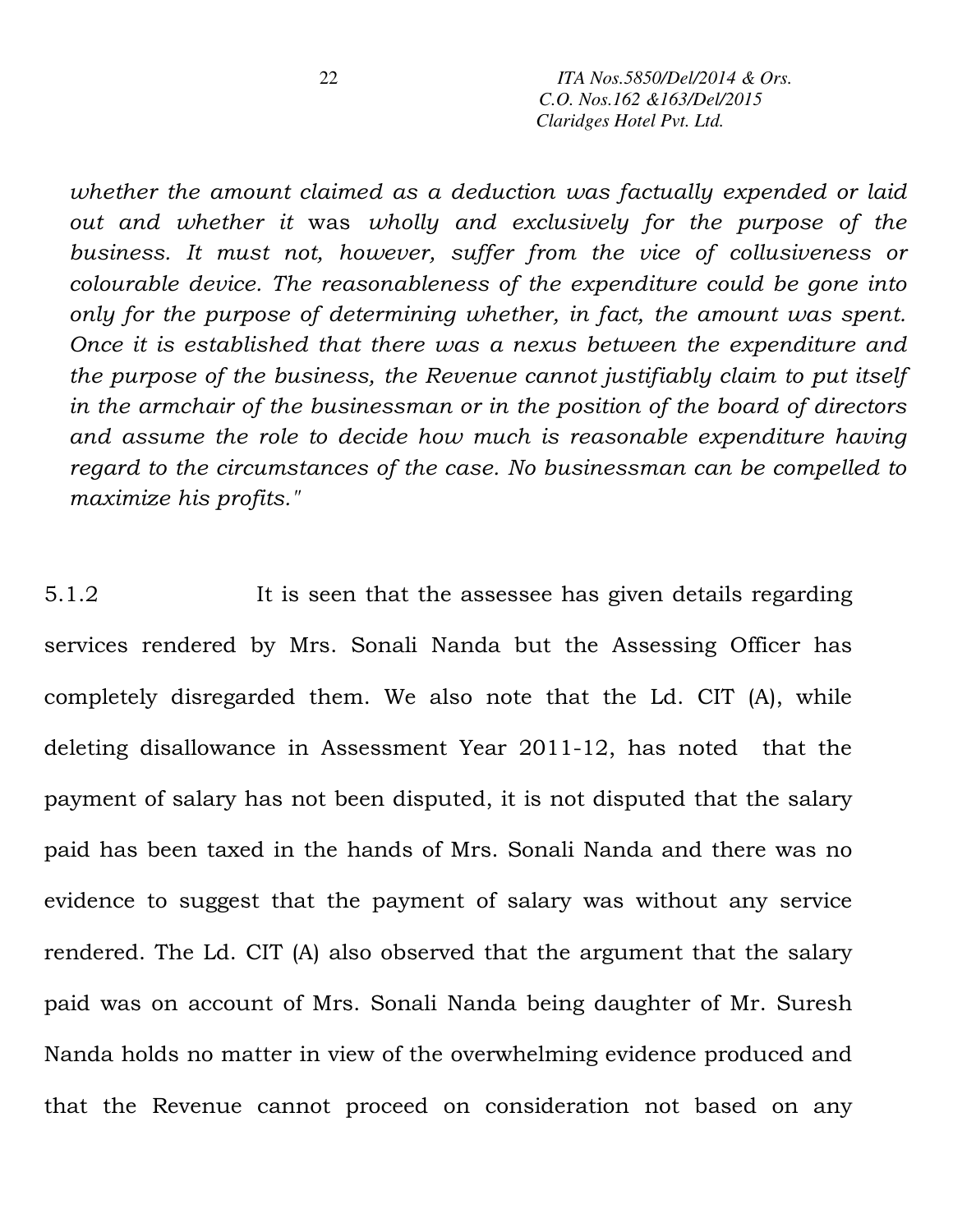evidence. In such circumstances and respectfully following the ratio of the judgments as stated above, we are unable to take a view different from the view taken by the Ld. CIT (A). Accordingly, Ground No.2 stands dismissed in all the three years under appeal.

5.2.0 Coming to the issue of disallowance u/s 14A of the Act, it is seen that in Assessment Year 2011-12, the assessee company had earned dividend income of Rs.57,31,722/- and the assessee company had made a *suo moto* disallowance of Rs.19,88,395/-. However, the Assessing Officer computed the disallowance at Rs.2,90,10,000/- after giving benefit of *suo moto* disallowance of Rs.19,88,395/- from the total figure of Rs.30,99,83,396/-. The Ld. CIT (A) restricted the disallowance of exempt income of Rs.57,31,722/-. It is the contention of the assessee that no satisfaction had been recorded by the Assessing Officer while making the impugned disallowance. We have gone through the impugned assessment order for AY 2011-12 and we note that the contention of the assessee is correct in as much as the Assessing Officer has simply stated that the Delhi Bench of ITAT in the case of ACIT vs. Cheminvest Ltd. had held that the disallowance  $u/s$  14A can be made even if there is no exempt income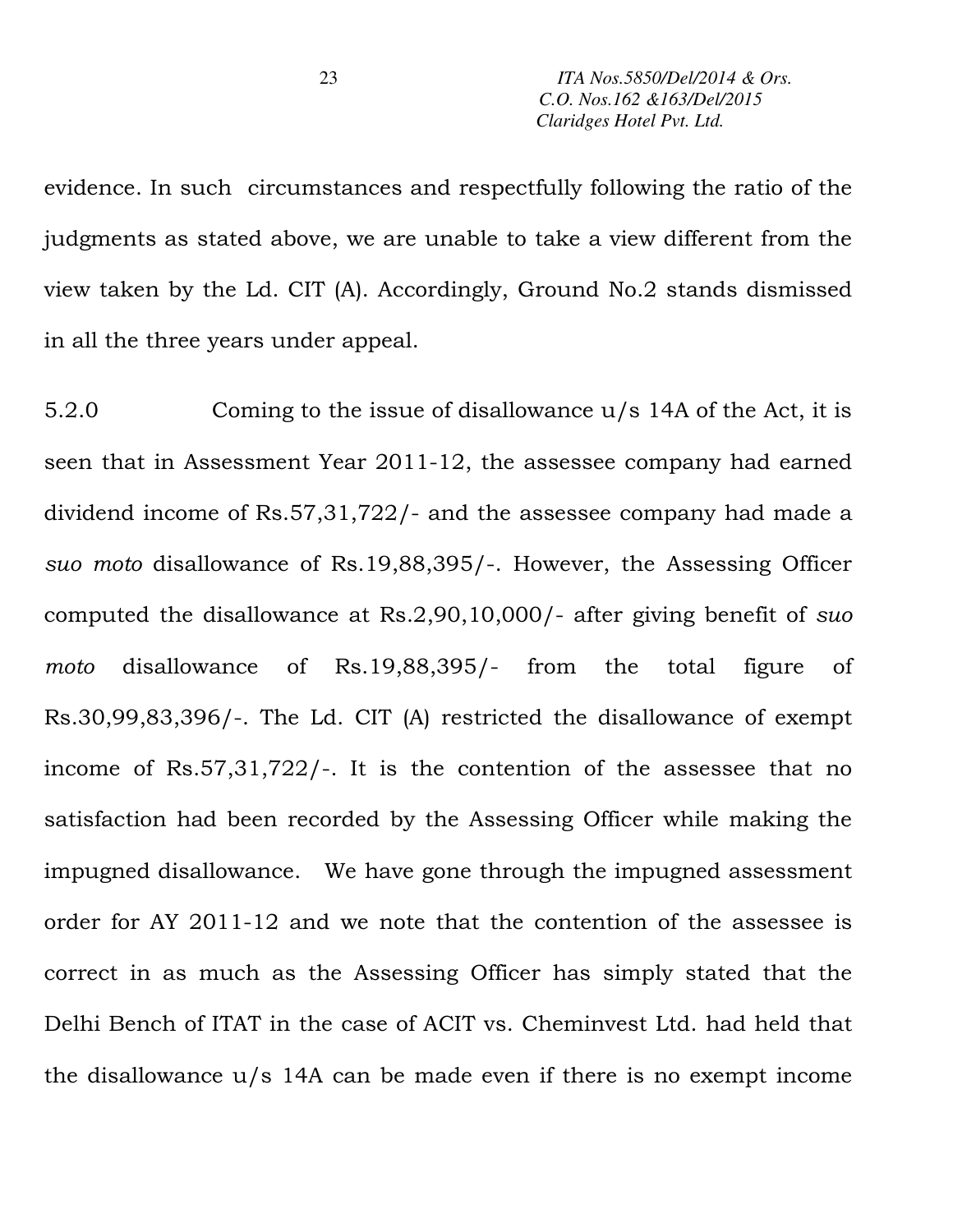generated from that investment. Thereafter, the Assessing Officer has proceeded to compute the disallowance in terms of Rule 8D of the Income Tax Rules. However, the Assessing Officer has not pointed as to how the *suo moto* disallowance made by the assessee was incorrect. The Hon'ble Delhi High Court in the case of Maxopp Investment Ltd. vs. CIT reported in [2012] 347 ITR 272 (Del.) held as under:

*"Scope of sub-sections (2) and (3) of Section 14A* 

*Sub-Section (2) of section 14A provides the manner in which the Assessing Officer is to determine the amounting of expenditure incurred in relation to income which does not form part of the total income. However, if one examines the provision carefully, it would be found that the Assessing Officer is required to determine the amount of such expenditure only if the Assessing Officer, having regard to the accounts of the assessee, is not satisfied with the correctness of the claim of the assessee in respect of such expenditure in relation to income which does not form part of the total income under the Act.*  In other words, the requirement of the Assessing Officer embarking upon a *determination of the amount of expenditure incurred in relation to exempt income would be triggered only if the Assessing Officer returns a finding that he is not satisfied with the correctness of the claim of the assessee in respect of such expenditure. Therefore, the condition precedent for the Assessing Officer entering upon a determination of the amount of the expenditure*  incurred in relation to exempt income is that the Assessing Officer must *record that he is not satisfied with the correctness of the claim of the assessee in respect of such expenditure. Sub-section (3) is nothing but an offshoot of sub-section (2) of section 14A. Sub-section (3) applies to cases where the assessee claims that no expenditure has been incurred in relation*  to income which does not form part of the total income under the Act. In other *words, sub-section (2) deals with cases where the assessee specifies a positive amount of expenditure in relation to income which does not form part*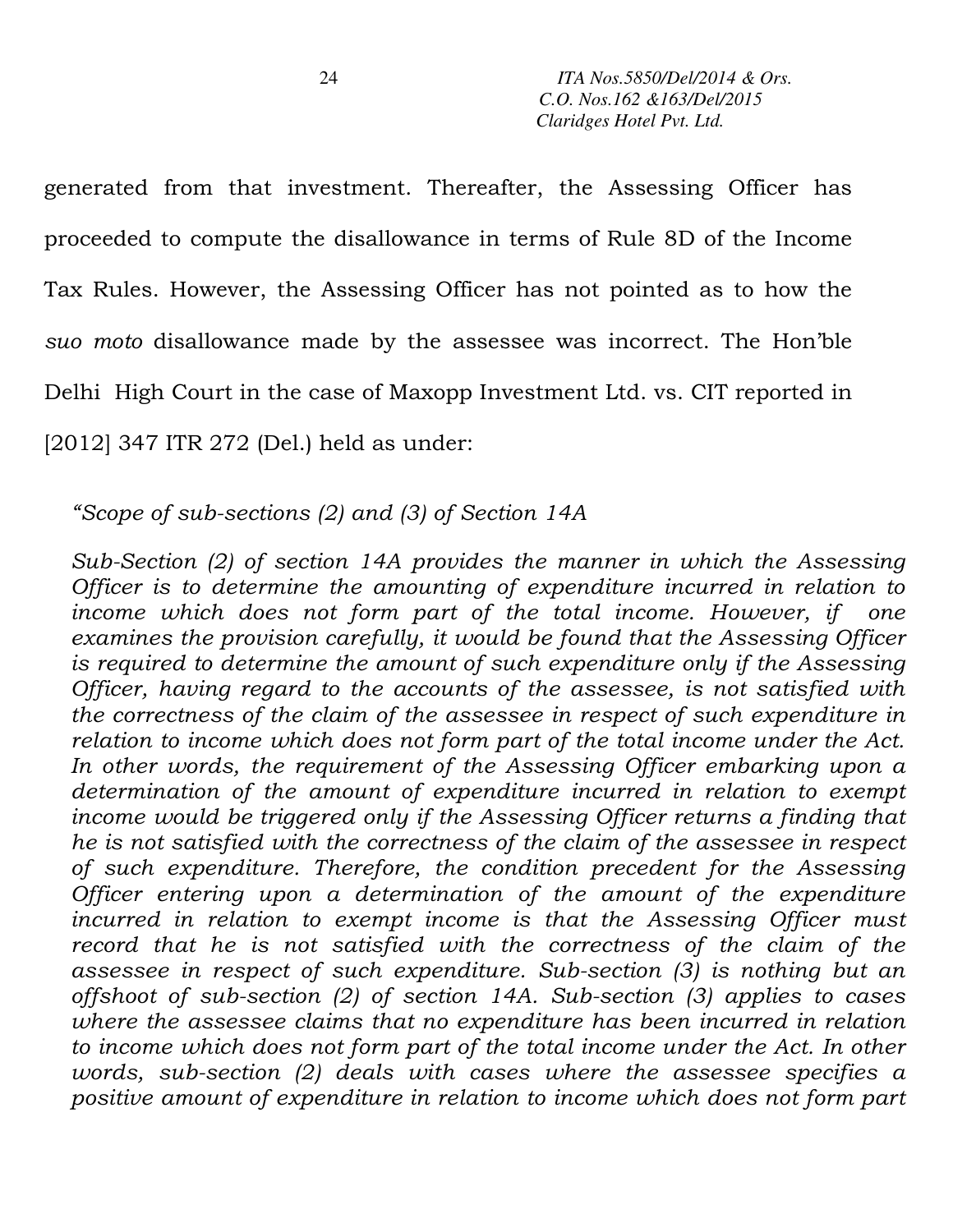*of the total income under the Act and sub-section (3) applies to cases where the assessee asserts that no expenditure had been incurred in relation to exempt income. In both cases, the Assessing Officer, if satisfied with the correctness of the claim of the assessee in respect of such expenditure or no expenditure, as the case may be, cannot embark upon a determination of the amount of expenditure in accordance with any prescribed method, as mentioned in sub-section (2) of section 14A. It is only if the Assessing Officer is not satisfied with the correctness of the claim of the assessee, in both cases, that the Assessing Officer gets jurisdiction to determine the amount of expenditure incurred in relation to such income which does not form part of the total income under the Act in accordance with the prescribed method, the prescribed method being the method stipulated in rule 8D. While rejecting the claim of the assessee with regard to the expenditure or no expenditure, as the case may be, in relation to exempt income, the Assessing Officer would have to indicate cogent reasons for the same. [Para 29]"* 

5.2.1 Thus, as per the Hon'ble Delhi High Court in Maxopp Investment Ltd. vs. CIT (supra), it is incumbent on the Assessing Officer to indicate cogent reason for rejecting the claim of the assesee with regard to expenditure or no expenditure, as the case may be, while proceeding to compute disallowance u/s 14A r.w. Rule 8D. However, such satisfaction in precariously absent in the assessment order. In such a situation, the disallowance made by the Assessing Officer cannot be upheld. Similarly, the action of the Ld. CIT (A) in restricting the disallowance to the exempt income also has no basis as there is no recording of satisfaction by the Assessing Officer as aforesaid. Therefore, ground No.3 of the Departmental appeal in Assessment Year 2011-12 stands dismissed whereas Ground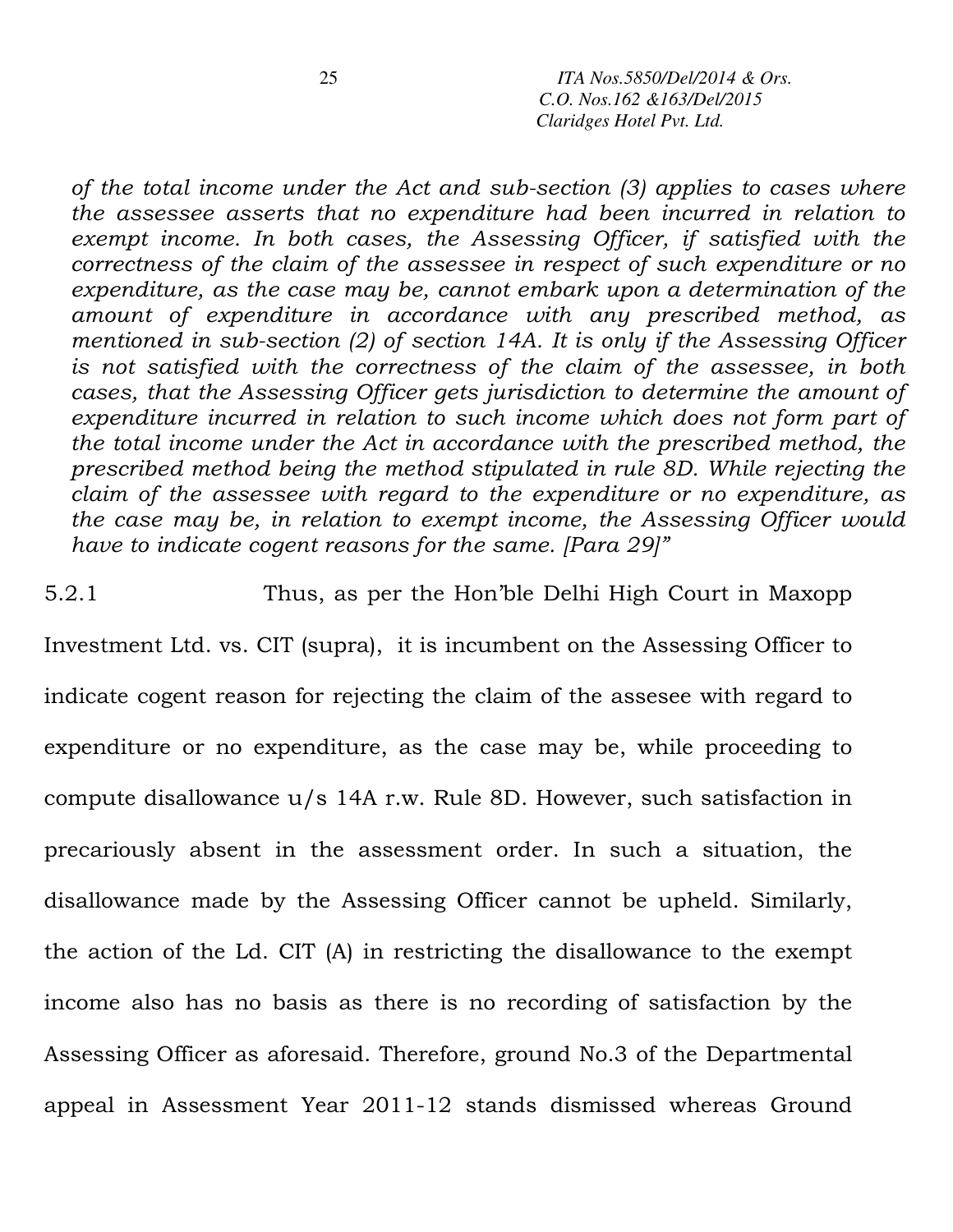No.3 of assesse's Cross Objections in Assessment Year 20110-12 stands allowed. In effect, the *suo moto* disallowance by the assessee amounting to Rs.19,88,395/- only remains.

5.2.2 Coming to the Departmental grounds challenging the deletion of disallowance u/s 14A of the Act in Assessment Years 2012-13 and 2013-14, it is seen that, undisputedly, in both these years the assessee has not earned any exempt income. The Ld. CIT (A) has deleted the disallowance by duly noting the same. The issue of disallowance u/s 14A of the Act in absence of exempt income earned is no longer *res integra.* The Hon'ble Delhi High Court in the case of Cheminvest Ltd. vs. ACIT reported in 378 ITR 33 (Delhi) has held that where the assessee does not earn any exempt income during the year, no disallowance u/s 14A of the Act can be made. We also note that disallowances made in assessee's own case in Assessment Years 2009-10 and 2010-11 had been deleted by the Tribunal vide order dated 10.11.2017 on the ground that the assessee had not earned any exempt income during the year under consideration. The relevant observations of the ITAT are contained in para-5 of the said order and the same are reproduced herein under for a ready reference: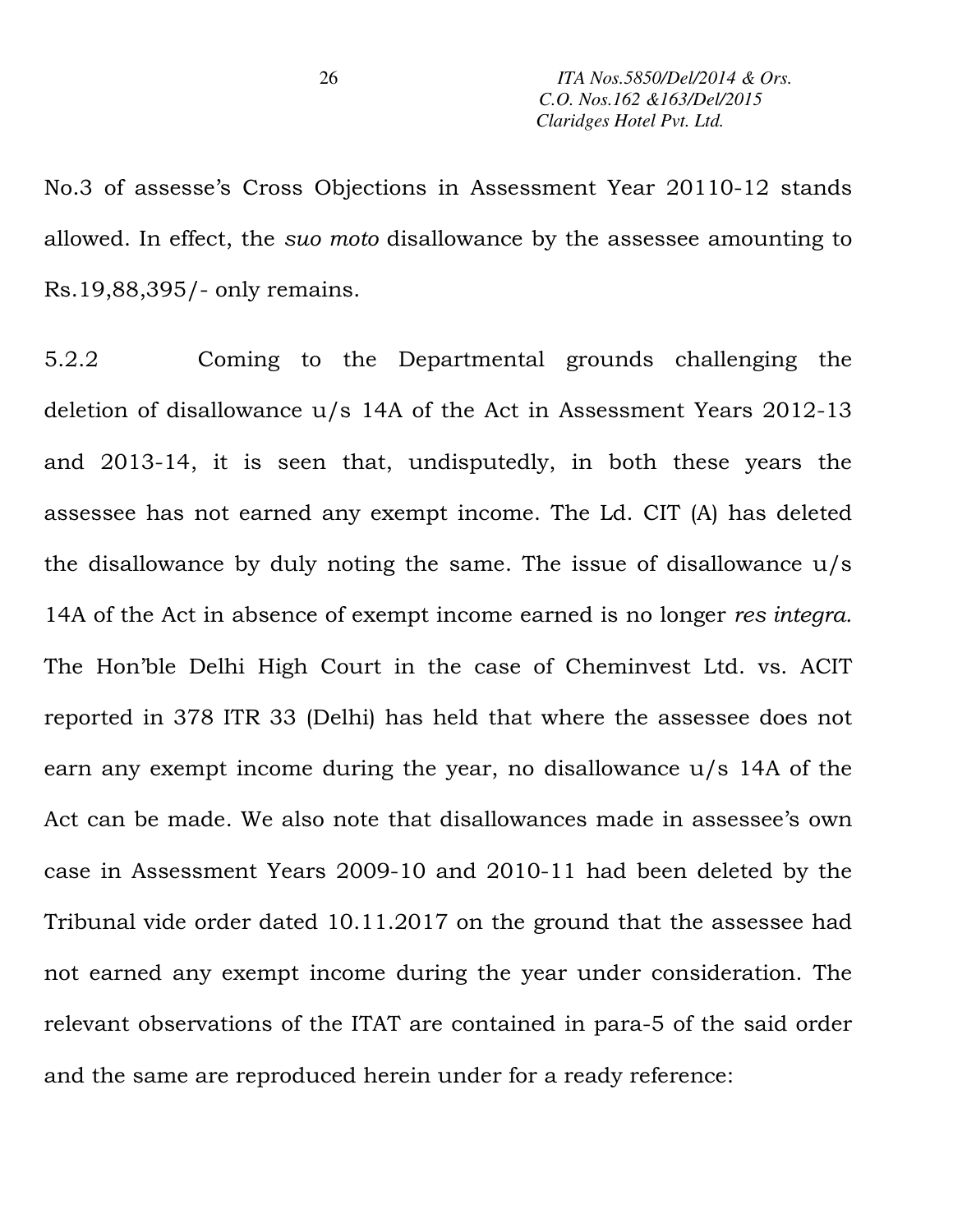*"5. After hearing both the parties and no perusal of the impugned orders, one very important fact which is permitting through is that, during the year assessee has not earned any exempt income and this fact has been noted by the AO also in the impugned assessment order as well as by the Ld. CIT (A) in the impugned order. The assessee had relied upon certain decisions before both the authorities contending that, if there is no exempt income, then no disallowance u/s 14A can be made. This fact is borne out from the discussions appearing on para 4.1 of the Ld. CIT (A) order. Hence assessee has not earned any exempt income, then no disallowance u/s 14A can be made in this year in view of the ratio and principle laid down by the Hon'ble Jurisdictional High Court in the case of Cheminvest Ltd. vs. ACIT, reported in 378 ITR 33 (Del). Thus, on this ground alone, we hold that the disallowance u/s 14A read with Rule 8D for sums amounting to Rs.9,71,73,724/- cannot be sustained and is directed to be deleted."* 

5.2.3 Therefore, in view of the judgment of the Hon'ble Delhi High Court in the case of Cheminvest Ltd. vs. ACIT (supra) and the order of the ITAT in assessee's own case in Assessment Years 2009-10 as quoted above, we uphold the findings of the Ld. CIT (A) on the issue in Assessment Years 2012-13 and 2013-14 and dismiss the grounds raised by the Department in this regard.

5.3.0 The next issue for our consideration in Department's appeal for Assessment Year 2012-13 is depreciation of cars which had been disallowed by the Assessing Officer on the ground that these cars were found to be parked at the residences of Mr. Suresh Nanda and Mr. Sanjeev Nanda. Since, these cars were found to be parked at the residences, the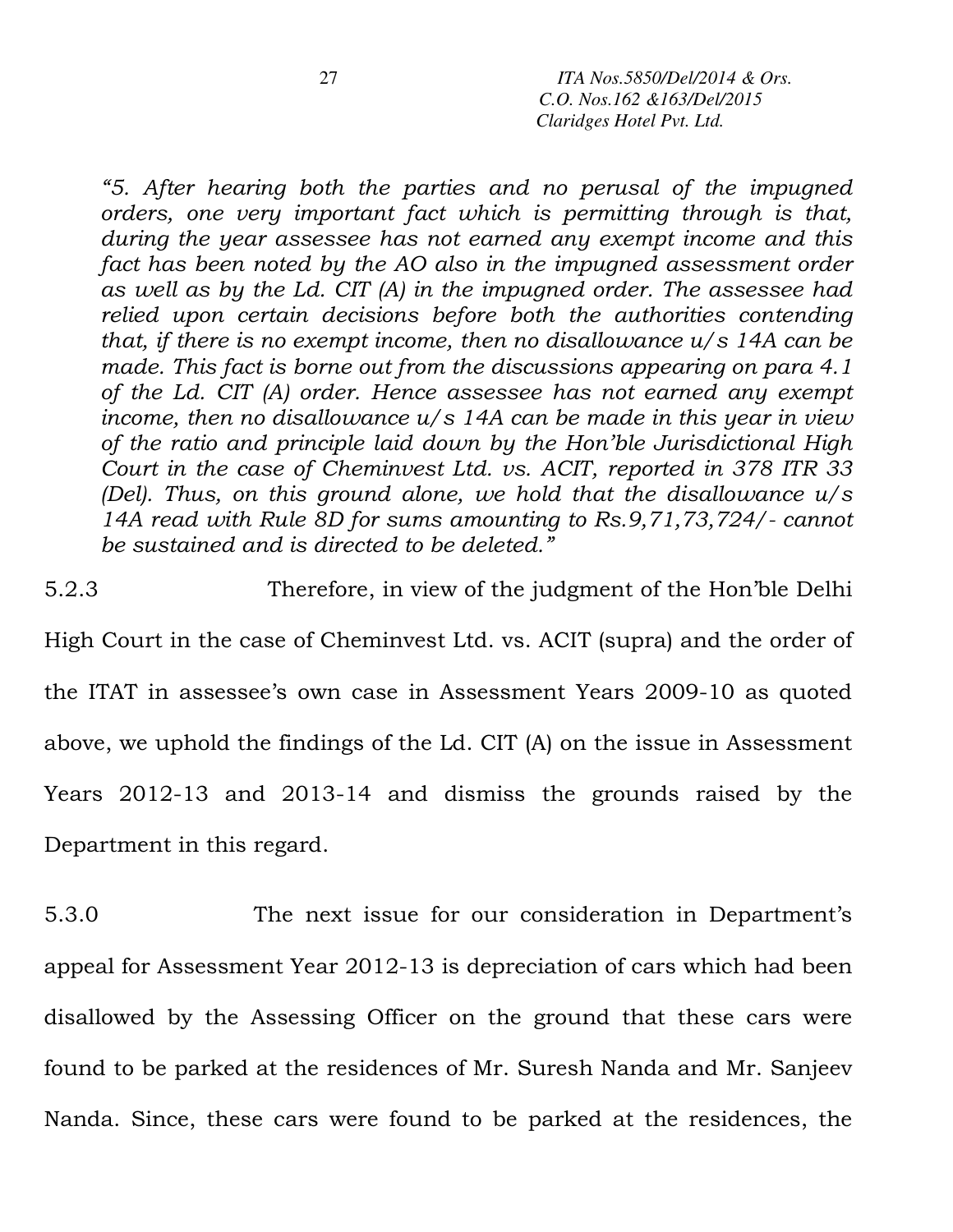Assessing Officer also proceeded to make an *ad hoc* disallowance towards car running expenses also. It is seen that similar addition was made in Assessment Years 2009-10 and 2010-11 which was subsequently deleted by the ITAT vide order dated 10.11.2017. The relevant observations of the Tribunal are contained in paragraph-8 of the said order and the same is being reproduced hereunder for ready reference:

*"8. After hearing both the parties and on the perusal of the relevant finding given in the impugned order, we find that so far as this disallowance of depreciation is concerned there is no dispute that these cars are assets of the assessee company which have been shown as part of the fixed assets*  in the balance sheet. Most of the cars are appearing as WDV In the *schedule of fixed assets and depreciation has been claimed at Rs. 13,03,519/-. Once the cars are owned by the assessee company and is found to part of fixed assets then, ostensibly depreciation has to be allowed. The assessee before the AO as well as before the Ld. CIT (A) has categorically submitted that since renovation work was carried out at hotel premises, therefore, these cars were parked at the residence of Shri Suresh Nanda and his son Shri Sanjeev Nanda who held majority stake directly or indirectly inthe assessee company. Mere parking of cars at the premises of these persons, cannot ipso facto lead to an inference that the depreciation has to be disallowed which otherwise are the assets of the assessee company. Assessee had also submitted that these cars were used purely*  and wholly for the purpose of hotel business and in absence of rebuttal of *this explanation, depreciation cannot be disallowed and accordingly, we held Ld. CIT (A) has rightly allowed depreciation."*

5.3.1 Respectfully following the same, we uphold the order of the Ld. CIT (A) in deleting the said addition. The Department's grounds relating to the same stands dismissed in Assessment Years 2011-12 and 2012-13.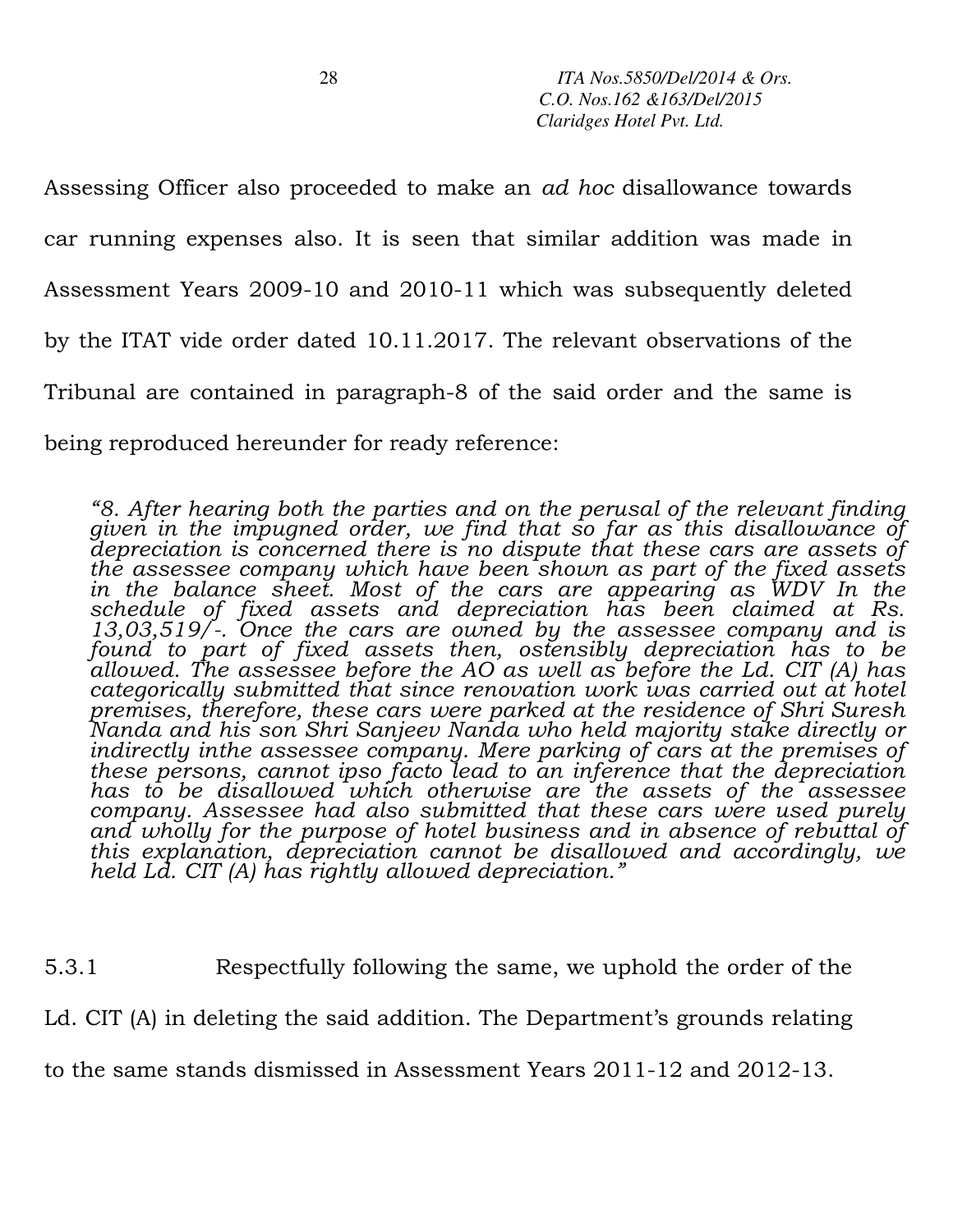5.3.2 Apart from this, it is also seen that the Assessing Officer had made an *ad hoc* disallowance on account of running and maintenance expenses on car for the reason that these cars were found to be parked at the residence of Mr. Suresh Nanda and Mr. Sanjeev Nanda. This issue is also settled in the favour of the assessee by order of the Tribunal in Assessment Years 2009-10 and 2010-11 vide order dated 10.11.2017. The relevant observations of the Tribunal are contained in paragraph-13 of the said order and the same is being reproduced herein under for a ready reference:

*"13. So far as the issue of adhoc disallowance of Rs. 20 lacs in respect of expenses of running and maintenance of cars, as discussed in the departmental appeal, the assessee owns various cars which are part of fixed assets and is being used for the purpose of hotel business of the assessee. The AO while making the disallowance has made purely adhoc disallowance without pin pointing any specific nature of expenditure which can be said to be not for the purpose of business. In the case of the company, which is running a five star hotel and using cars for its hotel business and maintaining all the records, the AO has to point out as to which part of the expenditure debited are not been verifiable. Simply because cars were parked for temporary period at the premises of promoters, it does not mean it were used for nonbusiness purpose. Such an adhoc disallowance cannot be sustained. Ld. CIT (A) has not examined this issue at all and gave a wrong finding of fact that AO has not made any such disallowance. Accordingly, we direct the deletion of such adhoc disallowance made by the A.O."* 

5.3.3 Accordingly, since the Ld. CIT (A) has not adjudicated

this issue, the Assessing Officer is directed to delete this *ad hoc*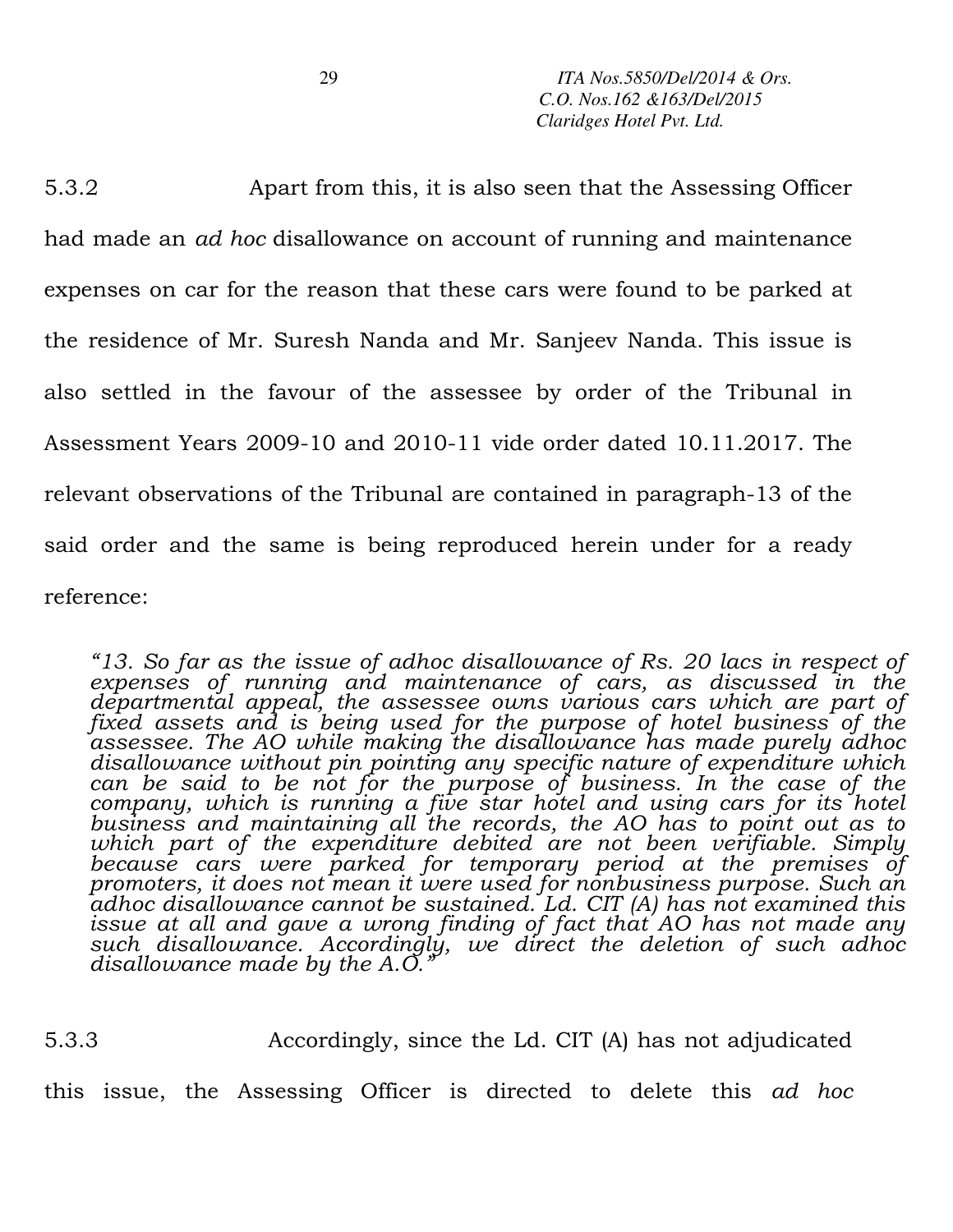disallowance.

5.4.0 In Assessment Year 2011-12, the only ground remaining pertains to ground No.4 of the assessee's Cross Objection which challenges the sustainance of disallowance of depreciation on Gym Equipment. It is seen that this issue is also covered in favour of the assessee by the order of the Tribunal in assessee's own case for Assessment Year 2009-10 and 2010-11 in paragraph 21 of the order. The relevant observations of the Tribunal are reproduced herein under:

*"21. After hearing both the parties, we find that it is not in dispute that the equipment has been bought by the company and is appearing at the fixed assets in the balance sheet of the assessee company and said assets has been acquired during the running of hotel business. Then simply because it is being used by Managing Director it cannot be held to be for private use so as to warrant disallowance of depreciation. At the most if any equipment has been placed for exclusive use of Managing Director the same should be added as perquisite in the hands of the said Director but cannot be disallowed in the hands of the assessee company when this asset already forms part of the block of the assets and depreciation has been allowed earlier. Accordingly, we do not find any reason to sustain such disallowance and the same is directed to be deleted. "* 

5.4.1 Accordingly, assessee's ground No.4 in its Cross Objection for Assessment Year 2010-11 and Ground No.3 in Assessee's Cross Objection

for Assessment Year 2012-13 stand allowed.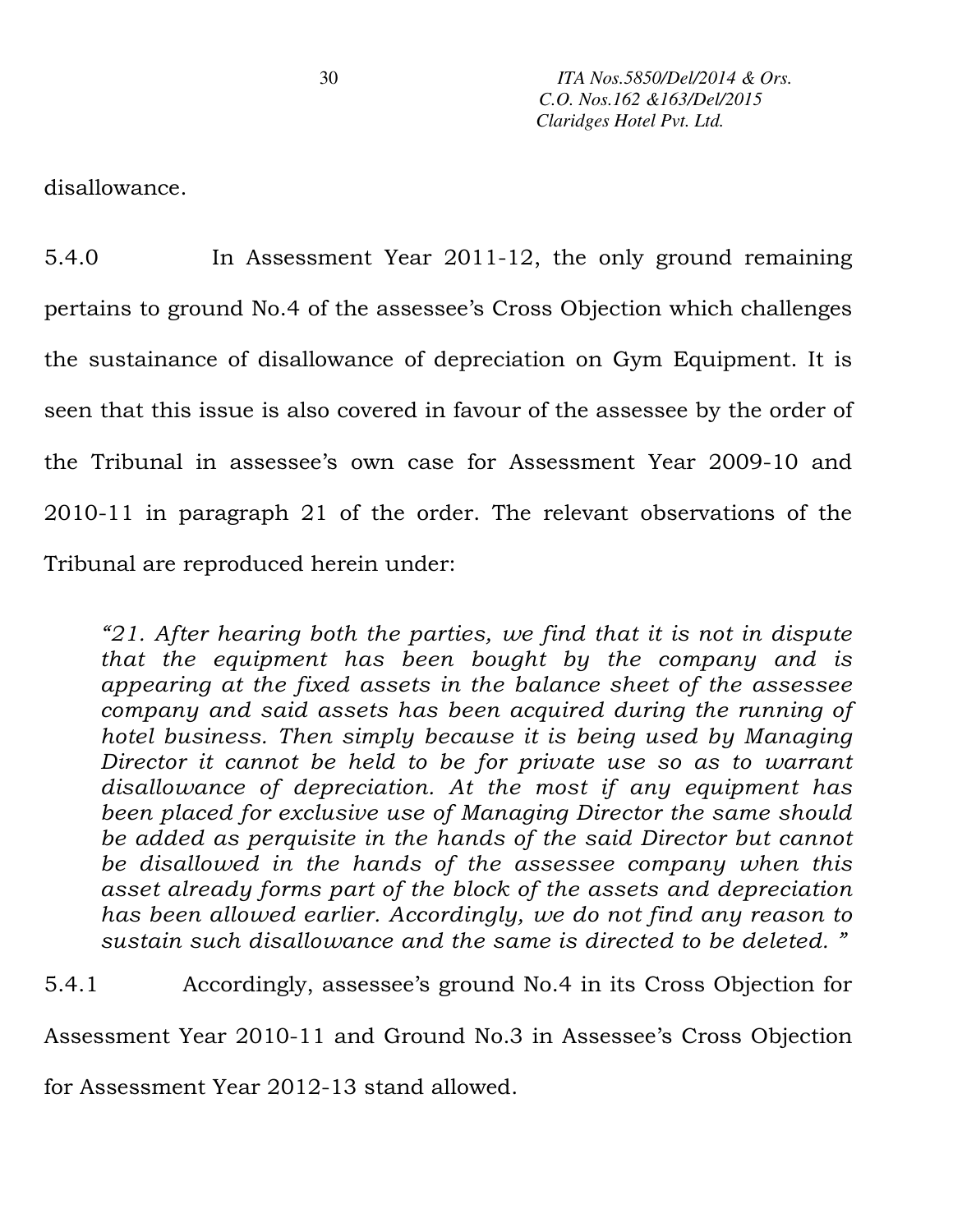5.5.0 In Assessment Year 2012-13, the Assessing Officer had also made a disallowance of Rs.35,65,792/- being payment made to M/s Apex Enterprises. It was the contention of the Assessing Officer that no tax had been deducted at source while making the payment and that the assessee could not justify the payment. It was also the allegation of the Assessing Officer that M/s Apex Enterprises has not brought any business to the assessee company and that the company was awarded contract for the reason that it was managed by Mr. Sanjeev Nanda, who was the son of Mr. Suresh Nanda. In this regard, it is seen that the assessee had duly filed General Sales Agent Agreement dated 01.06.2011 between the assessee company and M/s. Apex Enterprises FZE, UAE and also another agreement dated 01.07.2011 appointing this company as the consultant. Apart from this, correspondences between M/s Apex Enterprises and Claridges Hotels were also submitted before the Lower Authorities. It is also not in dispute that the Assessing Officer could not bring on record that no services were rendered by M/s Apex Enterprises. It is undisputed that no tax was required to be deducted at source on the impugned payment in view of Articles, 14, 7 and 22.1 of the DTAA between India and UAE. The Ld. CIT (A), while deleting the addition, observed that the agreements were found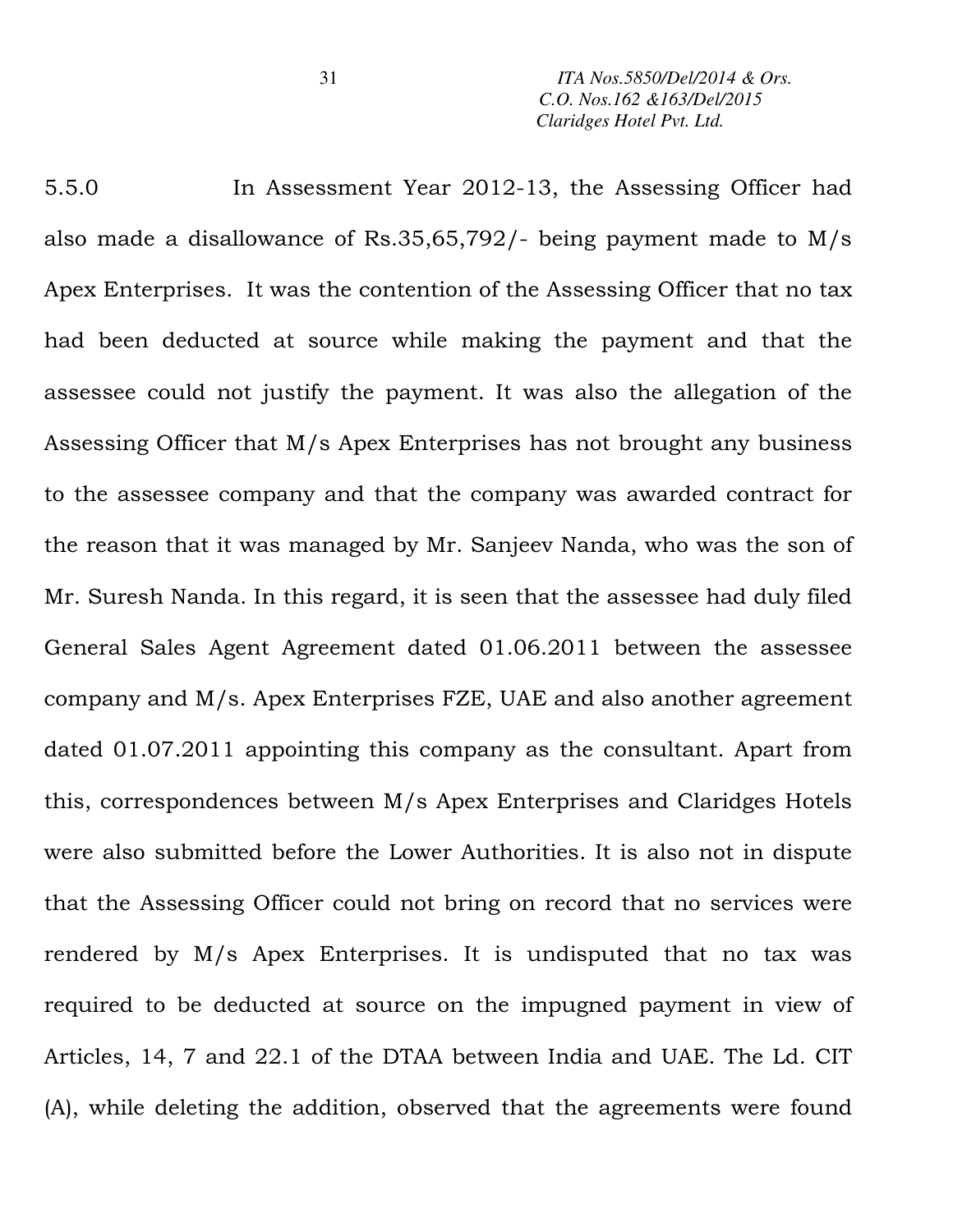during the course of search and seizure and that, undisputedly, there was evidence to indicate that efforts were made by M/s Apex Enterprises towards the fulfilment of the terms of the agreement. The Ld. CIT (A) also observed that although the efforts did not result into any concrete proposal materialising, failure to procure business does not lead to the conclusion that the transaction was not genuine. We agree with the observations of the Ld. CIT (A) on the issue. We also negate the allegation of the Assessing Officer that the contract was awarded only by virtue of Mr. Sanjeev Nanda being the Son of Mr. Suresh Nanda. Having perused the records and the evidences as well as assessment order, it is apparent that the Assessing Officer chose to ignore these evidences and proceeded to make the disallowance without any cogent reason. Accordingly, finding no reason to interfere with the order of the Ld. CIT (A) on the issue, we dismiss Ground No.3 of the Department's appeal in Assessment Year 2012-13.

5.6.0 The only ground remaining for adjudication is now Ground No.5 in the Department's appeal for Assessment Year 2012-13 which challenges the deletion of addition of Rs.5,50,000/- on account of unexplained cash found during the course of search. This cash was found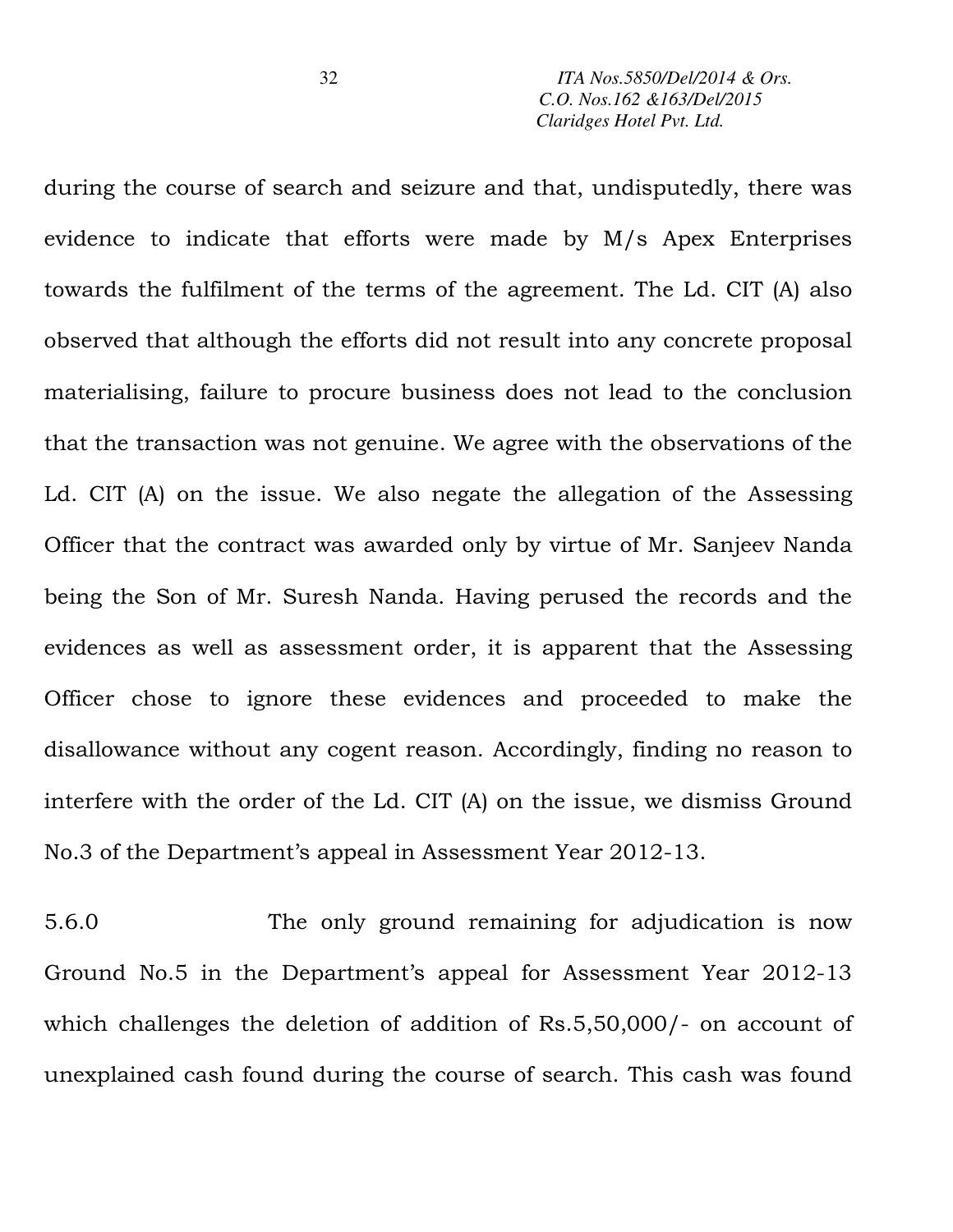during the course of search and as per the Assessing Officer, no explanation was offered by the Assessing Officer in this regard. It was the assessee's submission that this cash pertained to cash received from sale of scrap generated during the renovation work as well as normal operations of the business. It was also submitted that this was duly accounted for in the books of account during the year under consideration. The Ld. CIT (A), while deleting the addition, has noted that although no specific explanation was given at the time of search, the seized cash had been separately reflected in the audited balance sheet and has also been included in the income from sale of scrap offered to tax amounting to Rs.14,08,000/- and, thus, the cash found and seized stood duly accounted for. This finding of fact has not been controverted as being perverse by the Ld. Sr. DR. In such a situation, this being a finding of fact by the Ld. CIT (A), we find no reason to interfere with such finding. Accordingly, Ground No.5 of Department's appeal for Assessment Year 2012-13 also stands dismissed.